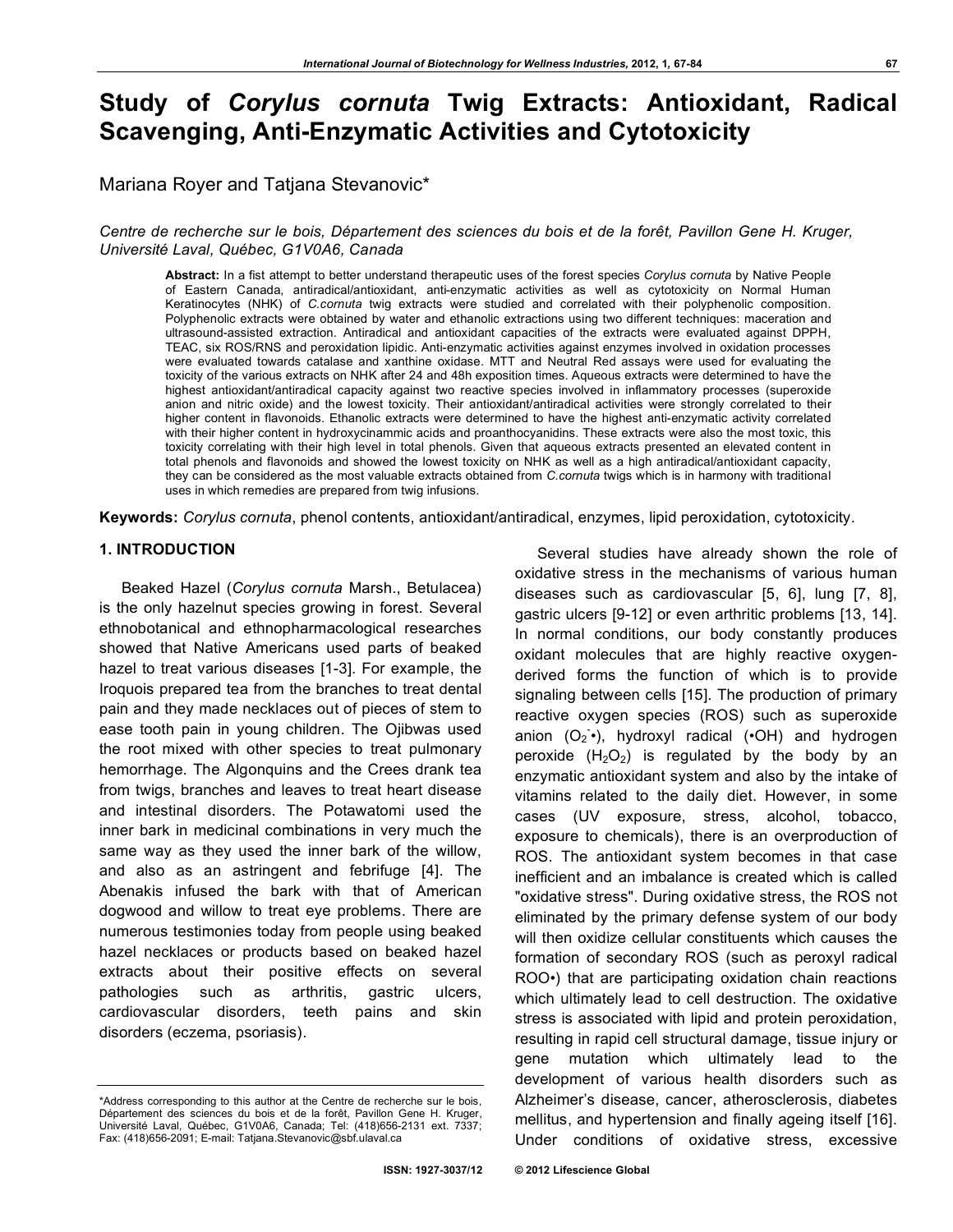generation of •NO contributes to the inflammatory response, in part by reacting with  $O_2$ <sup>\*</sup> to form a potent oxidant, peroxynitrite (ONOO–) / peroxynitric acid (ONOOH). Phagocytes naturally produce oxidants such as nitric oxide (•NO), superoxide anion, hydrogen peroxide and hypochlorite ion (OCI<sup>'</sup>) as protective agents against cell infection in immune responses [17]. Chronic infections involve a prolonged activity of phagocytes, leading to inflammation and risks associated with it [18]. It is well-known that chronic inflammation is associated with a broad spectrum of neurodegenerative diseases related to aging, such as Alzheimer, Parkinson, amyotrophic lateral sclerosis, age-related macular degeneration, osteoarthritis, rheumatoid arthritis, atherosclerosis, and myocardial infarction [19].

A therapeutic action aimed at correcting oxidant– antioxidant imbalance is a clinical challenge, and has increasingly been the object of research work. Oxidative stress has been found to be controlled by the antioxidant and/or anti-inflammatory effects of dietary polyphenols. Since a variety of oxidants, free radicals and aldehydes are implicated in the pathogenesis of chronic inflammatory diseases, a therapeutic intervention with a variety of polyphenolic antioxidants may therefore be an effective alternative for the treatment of chronic inflammatory diseases [20]. Indeed, the role of polyphenols has been widely demonstrated [21] and there have been new developments in the elucidation of the *in vivo* mechanisms of the health benefits of these compounds [22].

A very few phytochemical or pharmacological studies of *Corylus cornuta* extracts are found in the literature. McCune and Johns [23, 24] demonstrated the high antiradical capacity of *Corylus cornuta* twig and bark extracts, in particular against superoxide and peroxyl radicals. These authors proved that *Corylus cornuta* extracts showed the greatest antiradical activity among 35 medicinal plants used by Indigenous People in the boreal forest of Eastern Canada to treat diabetes symptoms. *Corylus cornuta* were used in particular, to treat symptoms such as diarrhea, heart/chest pain, and sore eyes. However, several researches have been conducted on the European species *Corylus avelanna*. Thus, the tannin fraction of *C. avellanna* bark extracts exhibits antibacterial activity against various strains of bacteria [25]. It can be noticed that most of the phytochemical studies of *C. avellanna* were performed on fruits, leaves, oils or hazelnut kernel and on the byproducts (skin, hard shell, green leafy cover, and tree

leaf). Indeed, various extracts obtained from hazelnut by-products show antioxidant capacities including the capacity to scavenge DPPH radical and to inhibit lipid peroxidation [26-31]. Analyses of the chemical composition of some hazelnut by-products do indicate the high concentrations of polyphenolic compounds in these extracts [32].

The aim of this study was to better understand the therapeutic uses of *C.cornuta* parts and extracts by Native People of Eastern Canada. For the first time, the composition of *C.cornuta* extracts in terms of various classes of polyphenols was investigated and the correlations between polyphenol content and antiradical/antioxidant, anti-enzymatic activities as well as cytotoxicity were investigated.

## **2. MATERIALS AND METHODS**

## **2.1. Plant Material**

Plant material used in this study was harvested in July 2010, identified and certified by Pure Hazelwood Inc., Sherbrooke, QC. Since 11 years, this company makes necklaces with *C.cornuta* twigs and proposes skin products based on *C. cornuta* crude extracts.

#### **2.2. Extractions**

Water and ethanol were used as solvent for extractions. With each solvent, two different extracts were prepared, first by maceration, a classical technique of extraction and the second one using a modern technique of extraction assisted by ultrasounds. Thus, the extracts of *C.cornuta* twigs obtained by maceration in hot water  $(W_{Mac})$ , by extraction assisted by ultrasounds in water ( $W<sub>UAE</sub>$ ), by maceration in ethanol ( $Eth_{Mac}$ ) and by extraction assisted by ultrasounds in ethanol ( $E$ th<sub>UAE</sub>) were analyzed and tested *in vitro*.

## **2.3. Composition in Polyphenols**

## *2.3.1. Determination of Total Phenol Content*

The total phenol (TP) content of the extracts was quantified according to Folin-Ciocalteu's method as described by Scalbert *et al*. [33]. 0.5 mL of sample solution at concentration of 250 µg dry extract/mL was mixed with 2.5 mL of the Folin-Ciocalteu reagent (diluted 10 times by distilled water) and 2.0 mL of an aqueous sodium carbonate solution (75 mg/mL). The final mixture was heated at 50°C during 10 min, after which the absorbance was read at 760 nm against a blank (solution with no extract added). Gallic acid was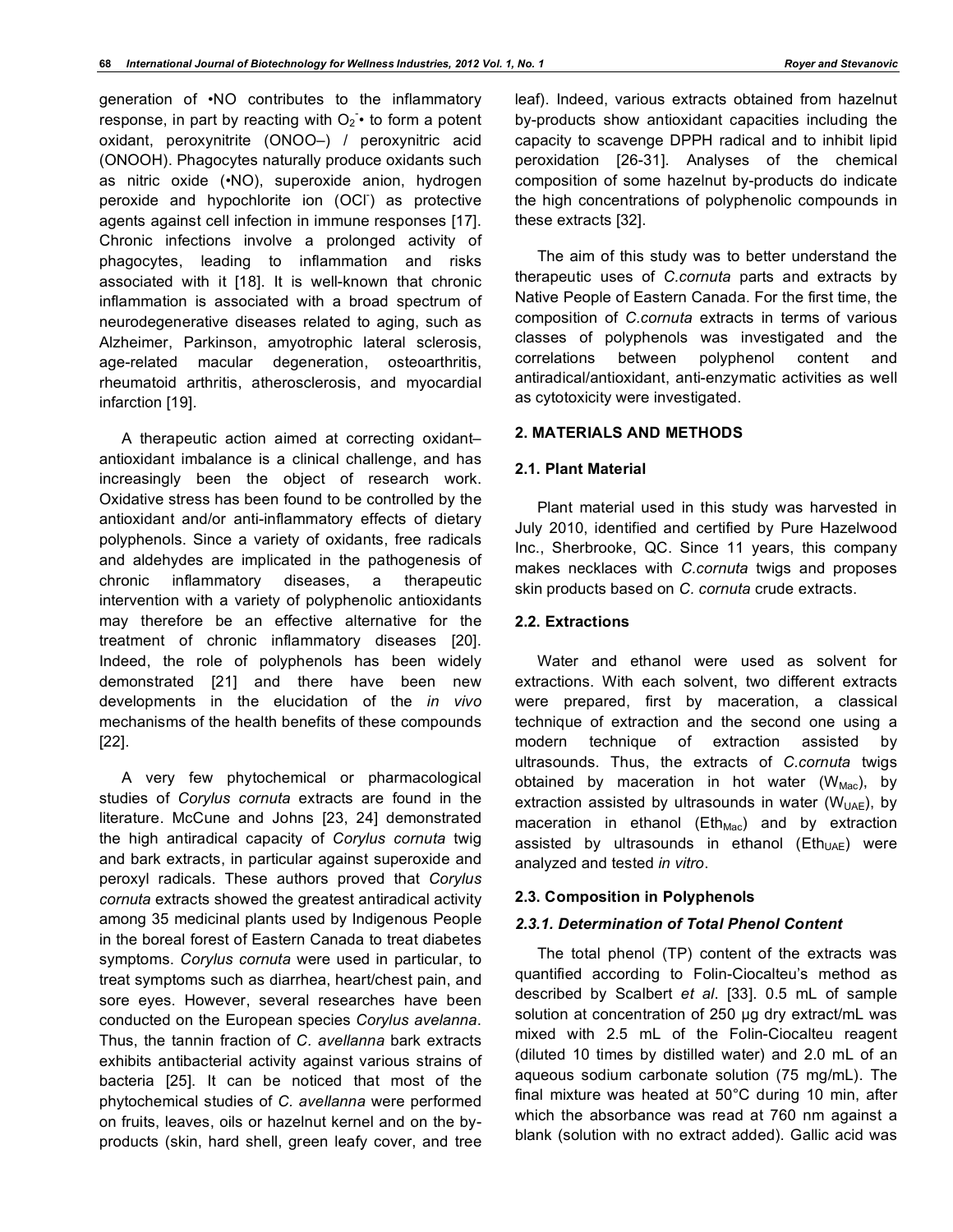used as the standard and TP content was expressed as milligrams of gallic acid (Sigma-Chemical, St. Louis, MO, USA) equivalents (GAE) per gram of dry extract samples (mg GAE/g of dry extract).

# *2.3.2. Determination of Total Flavonoid Content*

The total flavonoid (TFlav) content of crude extracts was determined spectrophotometrically following the method described by Brighente *et al*. [34]. Results are expressed as milligrams of quercetin (Sigma-Chemical, St. Louis, MO, USA) equivalents (QE) per gram of dry extract (mg QE/g of dry extract).

# *2.3.3. Determination of Total Hydroxycinnamic Acid Content*

Total hydroxycinnamic acid (THCA) content was determined as described in European Pharmacopoeia (4<sup>th</sup> ed, [35]) for *Fraxini folium*. Total hydroxycinnamic acid content was expressed as milligrams of chlorogenic acid (Sigma-Aldrich, St. Louis, MO, USA) equivalents (ChAE) per gram of dry extract (mg ChAE/g of dry extract).

# *2.3.4. Determination of Proanthocyanidin Content*

Anthocyanidin formation in a hydrochloric medium with ferric ammonium sulphate (Laboratoire MAT, Québec, Qc, Canada) as a catalyst was performed as described by Porter *et al*. [36]. The proanthocyanidin content (PAs) was expressed as milligrams of cyanidin chloride (Indofine Chemical Co, Hillsborough, NJ, USA) equivalents (CChE) per gram of dry extract (mg CChE/g of dry extract).

## **2.4. Trolox Equivalent Antioxidant Capacity**

The Trolox Equivalent Antioxidant Capacity (TEAC) of *C.cornuta* crude extracts were evaluated by the method of Prieto *et al*. [37]. This assay is based on the reduction of Mo (VI) to Mo (V) by the sample and the subsequent formation of a green phosphate/Mo (V) complex at acidic pH. A total of 0.3 mL of methanolic sample solution was mixed with 2.7 mL of the reagent solution (0.6 M sulphuric acid, 28 mM sodium phosphate and 4 mM ammonium molybdate). The four *C.cornuta* twig extracts were prepared in order to be analyzed at the same concentration in Total Phenols (TP). Extract powders were dissolved in solvent to reach 250 µg in TP expressed in gallic acid equivalent/mL of extract solution. For the blank, 0.3 mL methanol was mixed with 2.7 mL of the reagent. The absorbance of the test sample was measured at 695 nm. Trolox was used as a reference and TAC results

were expressed as Trolox equivalents (mg TE/g of dry sample). Extracts TAC were compared to that of the standardized extract Oligopin<sup>®</sup> prepared at 250 µg/mL.

# **2.5. Scavenging Capacity Against 2,2-diphenyl-1 picrylhydrazyl (DPPH) Radical**

Methanolic solutions of  $2.10<sup>-4</sup>$  M DPPH $\cdot$  and phenolic extract solutions were mixed in the ''Rapid Kinetics Accessory" SFA-11 (HI-TECH Scientific, SALISBURY, England) and the absorbance of DPPH· at 516 nm was monitored. The rate constant of the hydrogen atom transfer pseudo-first order reaction, *k*, was estimated using kinetic equation as described by Diouf *et al*. [38]. Higher rate constant values correspond to higher antioxidant capacities. All extracts were prepared to reach 250 µg in TP expressed in gallic acid equivalent/mL of extract solution and compared to well-known antioxidants: ascorbic acid, BHT, α-tocophérol and propyl gallate (Sigma-Aldrich, Oakville, ON, Canada) used as positive references at the concentration of 250 µg/mL.

## **2.6. Evaluation of Scavenging Activity Against Reactive Oxygen (ROS)/Nitrogen (RNS) Species**

# *2.6.1. In Vitro Tests, General Remarks*

All ROS/RNS scavenging capacities studied in this research were evaluated spectrophotometrically. A commercial pine bark extract, which is a standardized proanthocyanidin-rich extract from French maritime pine bark (PBE), Oligopin<sup>®</sup> obtained from DRT nutraceuticals (DRT Nutraceutics, Dax, France) and recognized for its several biological activities, was chosen as the positive reference, like in our previous study [39]. Absorbance was measured against a blank solution that contained *C.cornuta* extracts or standard, but without the reagent. A control was performed without adding the *Corylus cornuta* extract or the standard. The percentage of inhibition was calculated by using the following formula:

%Scavenging =  $100*(A_{control}-(A_{sample}-A_{extract}))/A_{control}$ 

where Acontrol is the absorbance of the control (without antioxidant), Asample is the absorbance of the solutions in presence of antioxidant and Aextract is the absorbance of the blank (without reagent). The  $IC_{50}$ value, which is the concentration of the sample required to scavenge 50% of reactive species, was determined graphically from the curve plotted for *Corylus cornuta* extracts or standards concentration (µg/mL) vs. % inhibition. For comparison purposes, the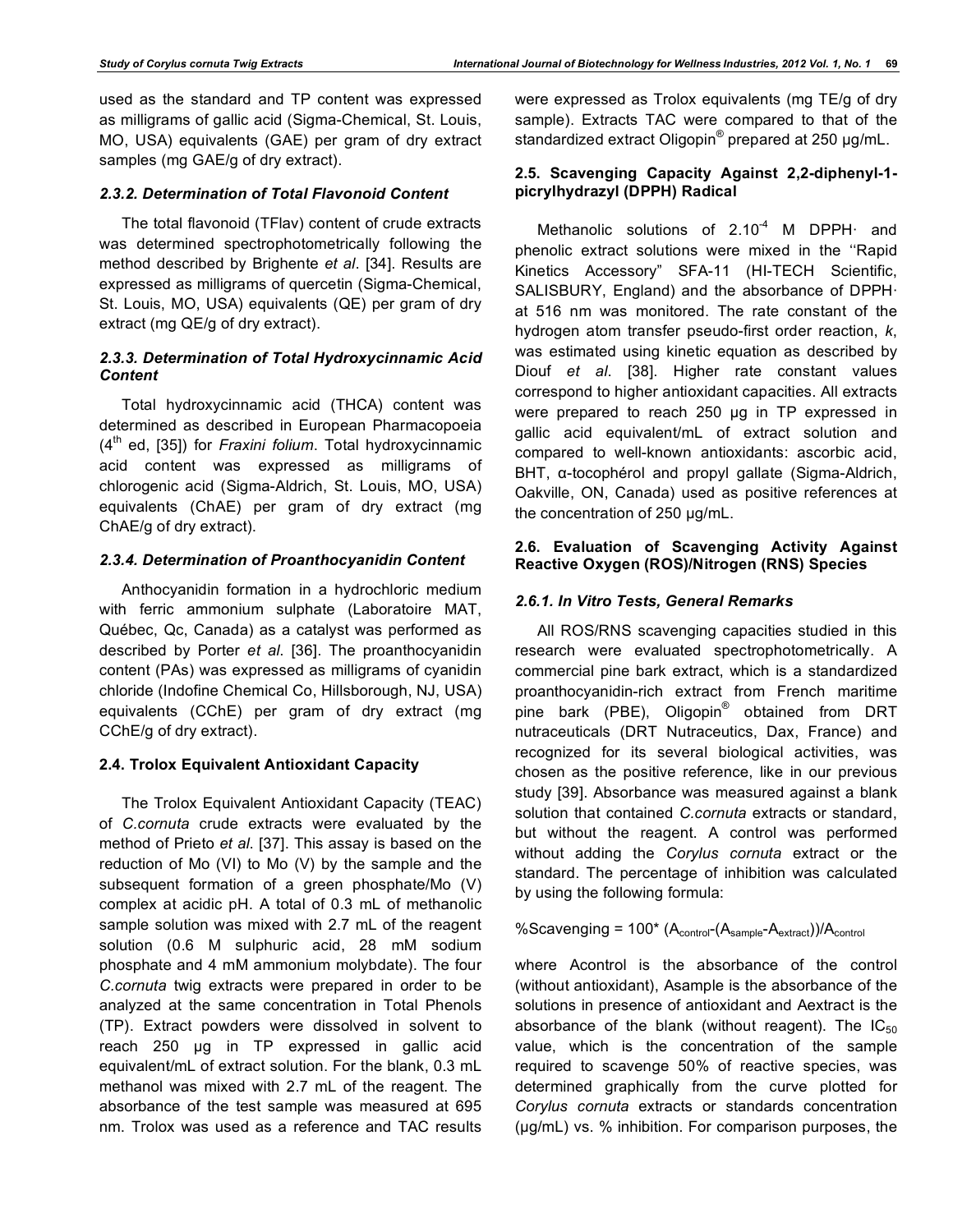antioxidant efficiency (AE) was defined and plotted as the reciprocal of  $IC_{50}$  (1/IC<sub>50</sub>) so that the higher AE value would correspond to better scavenging activity.

#### *2.6.2. Superoxide Radical*

Superoxide anion scavenging activity was measured according to the method described by Nishikimi *et al*. [40] with slight modifications. To 1 mL of extract solution (0.01 to 1.0 mg/mL), 1 mL of 0.48 mM β-nicotinamide adenine dinucleotide (NADH) and 1 mL of 0.10 mM Nitro blue tetrazolium (NBT) prepared in 0.01 M phosphate buffer (pH= 7.4) were added. To initiate the reaction, 100 uL of a fresh solution of 60 uM of phenazine methosulphate (PMS) prepared in 0.1 M phosphate buffer was added. After standing for 15 min at 30°C, absorbance was read at 560 nm.

#### *2.6.3.Hydrogen Peroxide*

The procedure was adapted from Parij and Nève [41] and performed at 25°C. To 100 µL of extract solution (0.01 to 0.5 mg/mL) were added 2.7 mL of 0.1 M phosphate buffer (pH 7.4), 50 µL of a guaiacol solution at 18 mM and 50 µL of hydrogen peroxide at 500 µM (Sigma-Aldrich, St. Louis, MO, USA). The mixture was allowed to stand during at least 30 min. Then the reaction was initiated by the addition of 100  $\mu$ L of a fresh horseradish peroxidase solution at 2.10<sup>-3</sup> mg/mL ( $\sim$  1.5  $\times$  10<sup>-9</sup> M). Absorbance was read at 436 nm.

#### *2.6.4. Hydroxyl Radical*

Hydroxyl radical scavenging activity was measured as described by Smirnoff and Cumbes [42] with slight modification. To 2 mL extract solution (0.01 to 1.0 mg/mL), 600  $\mu$ L of 8 mM FeSO<sub>4</sub> solution, and 500  $\mu$ L of hydrogen peroxide of 20 mM were mixed. Then, to initiate the reaction, a 3 mM salicylic acid solution was added. The reaction mixture was allowed to stand during 30 min in a bath at 37°C, after which, 900 µL of distilled water were added and the mixture centrifuged during 10 min at 10000 rpm. The supernatant was collected and the absorbance at 510 nm was recorded.

#### *2.6.5. Peroxyl Radical*

Peroxyl radical scavenging activity was determined by the method described by López-Alarcón and Lissi [43]. First, 300 µL of the extract solution (0.01 to 1.0 mg/mL) were mixed with 3 mL of a 30  $\mu$ M of pyrogallol red (PGR, Sigma-Aldrich, St. Louis, MO, USA) solution. Then, 50 µL of a 600 mM AAPH 2,2'-azo-bis-2 amidinopropane hydrochloride (Sigma-Aldrich, St. Louis, MO, USA) solution was added to initiate the

reaction. The samples were allowed to stand during 2 h at 37°C. The absorbance was read at 540 nm.

#### *2.6.6. Nitric Oxide*

Radical scavenging of nitric oxide (NO) was determined by the method described by Sreejayan and Rao [44] with slight modifications. 200 µL of sodium nitroprusside (SNP, Sigma-Aldrich, Oakville, ON, Canada) (25 mM) was incubated with 800 µL of *C.cornuta* extracts (0.01 to 1 mg/mL) dissolved in phosphate-buffered saline (PBS) (25 mM, pH 7.4) and the tubes were incubated at 37 °C for 2.5 h under normal light exposure. After incubation, the samples were kept in dark at room temperature for 20 min. Thereafter, 300 µl of Griess reagent (Fluka, Ronkonkoma, NY, USA) was added and the absorbance was recorded at 546 nm after 40 min.

#### *2.6.7. Hypochlorous Acid*

Hypochlorous acid scavenging activity was determined by the method described by Aruoma and Halliwell [45]. HOCl was produced immediately before use by adjusting NaOCl (1% v/v) to pH 6.2 with dilute  $H<sub>2</sub>SO<sub>4</sub>$  (25 mM), and its concentration was determined as described by Wasil *et al*. [46]. Each extract or reference solution (0.01 to 1.0 mg/mL) was mixed with 13 mM HOCl (4.3 mM, final concentration) in PBS at pH 7.1 and incubated at 25°C for 10 min, followed by the addition of 16.6 µM bovine liver catalase in PBS. After 15 min incubation at 37°C, the absorbance was read at 404 nm.

#### **2.7. Capacity of the Extracts to Inhibit Lipidic Peroxidation**

The capacity of extracts to inhibit lipid peroxidation was evaluated according to the method of Kuo *et al*. [47]. The method consists of measuring the peroxidation of linoleic acid in the presence of oxygen catalyzed by hemoglobin. The results were obtained for hazel twigs extract at phenol content varying from 0.1 to 1 mg / ml. The activity of the extracts was compared to that of four standard antioxidants determined previously: ascorbic acid, BHT, Trolox and propyl gallate.

#### **2.8. Anti-Enzymatic Activities**

Due to their antioxidant activity, polyphenolic compounds, by donating electrons, could change the redox state of enzymes, particularly those that contain metals as their prosthetic groups or react with free radicals generated at the active site of the enzyme,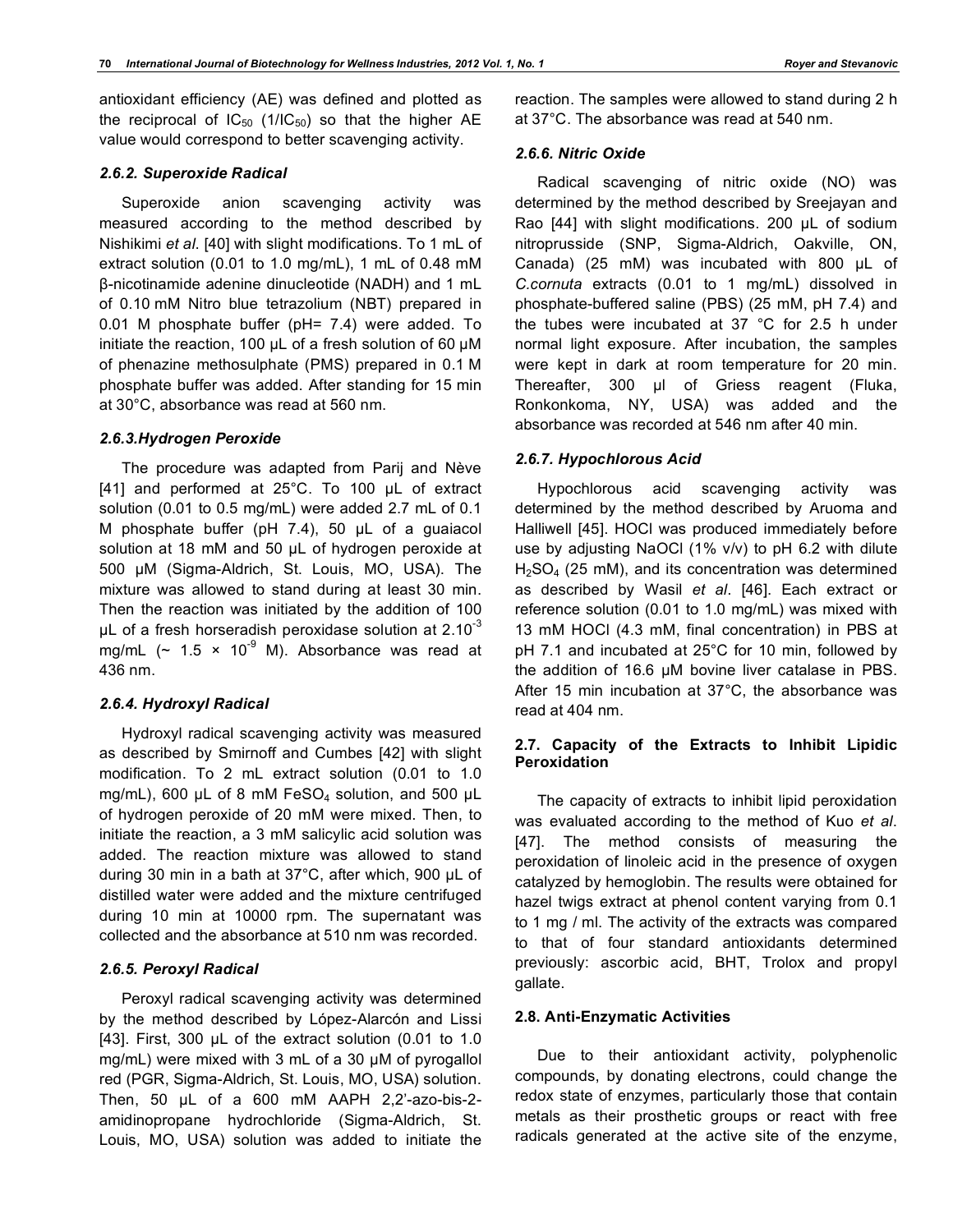thereby affecting enzyme activities [48]. The effect of *C.cornuta* twig extracts on two enzymes that 1) catalyze the oxidation of their substrate by molecular oxygen and hence generate either intermediate or end product-reactive oxygen species 2) limit oxidation process by scavenging reactive oxygen species was investigated. Two enzymes involved in antioxidant processes were examined: one required to combat reactive oxygen species that cause damage to cells (catalase) and the other stimulating the production of ROS (xanthine oxidase)

## *2.8.1. Xanthine Oxidase*

The capacity of the extracts to inhibit xanthine oxidase enzyme was determined by method described by Cos *et al*. [49].The formation of uric acid is measured spectrophotometrically at 290 nm. The xanthine oxidase (Sigma Aldrich, EC 1.17.3.2.) catalyses the formation of uric acid and superoxide radical towards the reaction between xanthine and oxygen. The extracts containing total phenols concentrations ranging between 0.01 and 1 mg/mL were tested. The activity of the extracts were compared to those of the Oligopin<sup>®</sup>, quercetin and curcumin (Sigma Aldrich).

## *2.8.2. Catalase*

The effect of the extracts on the catalase (Sigma Aldrich, EC 1.11.1.6) an anti-oxidant enzyme was deduced and discussed from the results of the *in vitro* test performed with HOCl (*2.6.7*). Finding out that certain extracts, beyond certain concentrations, had tendency to favour catalase degradation instead to inhibit it, our aim was to quantify the dose beyond which the extracts started to have an antagonist effect against this antioxidant enzyme, becoming "prooxidant". The bovine liver catalase was used in this study.

# **2.9. Toxicological Evaluation of** *Corylus cornuta* **Extracts on Normal Human Kératinocytes**

## *2.9.1. General Remarks*

Extracts dissolved in culture medium were filtered on 0.22 µm Millex GV filters (Millipore, Nepean, Canada) and exposed to keratinocytes during 24 and 48 hours. The main outcome criterion used for evaluating the toxicity of extracts was the determination of toxicity value ( $IC_{50}$ ). IC<sub>50</sub> represents the minimal toxic dose required to cause the decrease of cell viability by 50 % compared with the untreated cells, which were set to represent 100 % of viability. This value was

estimated from a dose-response curve, using a nonlinear regression algorithm [50]. Lower  $IC_{50}$  values indicated higher toxicity.

# *2.9.2. Cell Culture*

Normal human keratinocytes obtained from a breast reduction surgery at passage 1 were cultured (6,7 x 103 cells/ $\text{cm}^2$ ) in the presence of a lethally irradiated 3T3 feeder layer (2,0 x 104 cells/cm<sup>2</sup>) in a combination of Dulbecco-Vogt modification of Eagle's medium (DMEM) with Ham's F12 (3:1) supplemented with 5% Fetal Clone II serum (Hyclone, Scarborough, Ontario, Canada), 5 µg/mL insulin (Sigma-Aldrich, Oakville, ON, Canada), 0.4 µg/mL hydrocortisone (Cedarlane, Hornby, Ontario, Canada), 10<sup>-10</sup> M cholera toxin (ICN Biochemical, Montréal, Québec, Canada), 10 ng/mL human epidermal growth factor (EGF) (Austral Biological, San Ramon, CA), 100 UI/mL penicillin (Sigma) and 25 µg/mL gentamicin (Schering, Pointe-Claire, QC, Canada). All cultures were incubated at 37 °C in an 8%  $CO<sub>2</sub>$  air atmosphere and changed three times a week with the media previously described. At 80 % confluence, keratinocytes were subsequently subcultured after differential dissociation of the feeder layers with 0.05 % trypsin-0.01 % ethylenediamine tetraacetic acid (EDTA) treatment for 5 min. Cells at passage 3 were used in this study.

# *2.9.3. Neutral Red Test*

The cytotoxicity neutral red test is based on the ability of live cells to uptake and bind neutral red (*NR*). NR is a positively charged dye that easily diffuses through the cellular membrane of the cells, accumulates in the cellular cytoplasma and is stored in the acidic environment of lysosomes. The principle of the test is based on the fact that NR can only be adsorbed by and bound to live cells, while this ability declines in damaged or dead cells. The amount of accumulated NR is thus directly proportional to the amount of live cells in the cell culture. It is one of the most used cytotoxicity tests with many biomedical and environmental applications. The study was performed on three cultures of normal epithelial keratinocytes of adult humans (NHEK). Concentrations (1000, 500, 250, 125, 62.5, 31.25 and 15.625 mg / mL) of each product were tested replicas (6). The confluence of NHEK at the time of exposure was between 30 and 50%. After a 48 hours exposure, viability was measured by using the neutral red (Neutral Red). A positive control (sodium lauryl sulfate, SDS) was included in each experiment. The results are expressed as  $IC_{50}$ , which corresponds to the dose of the product at which there is 50% cell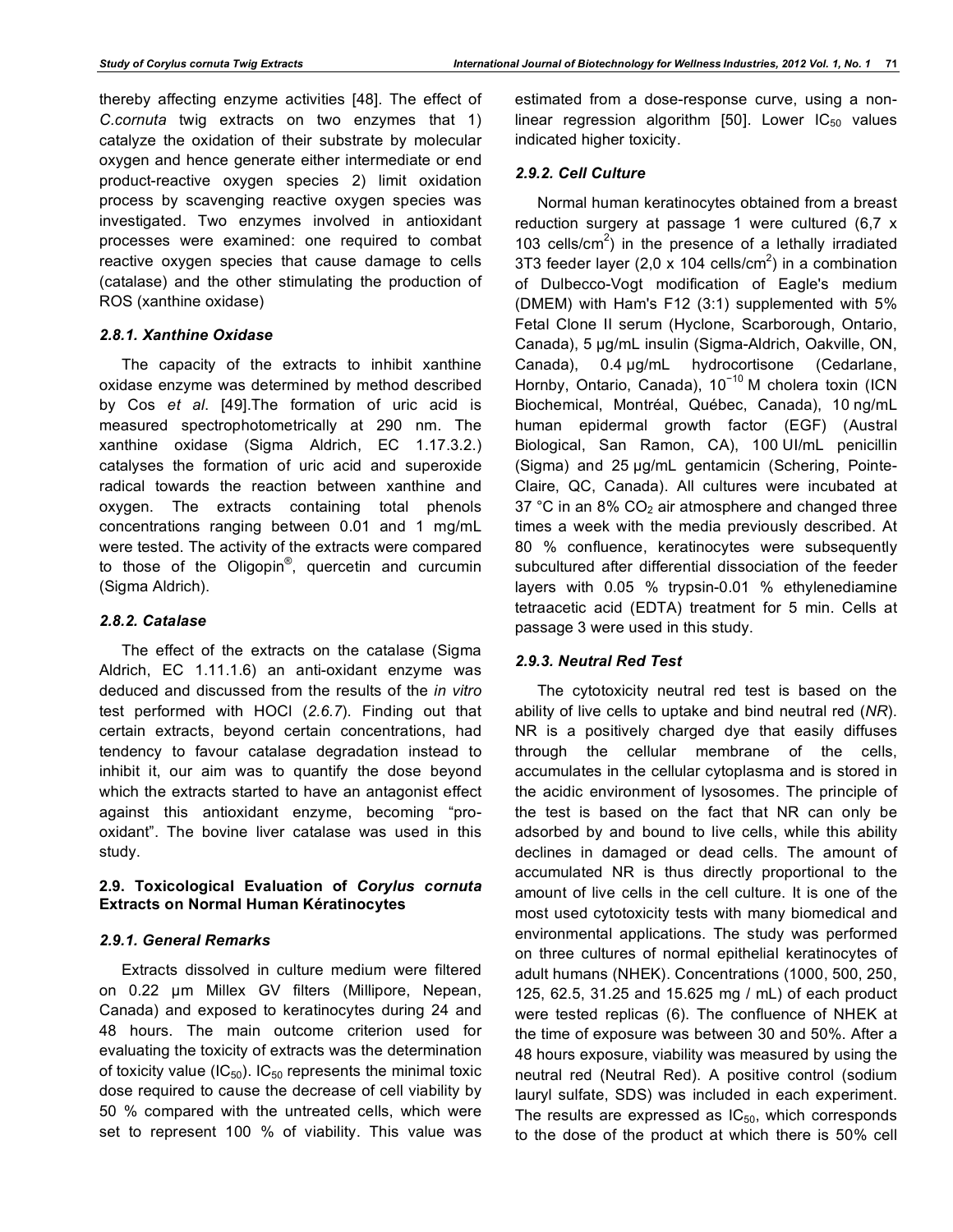viability. The  $IC_{50}$  was calculated from a nonlinear equation (Hill model) using the software GraphPad Prism version 5.00.

This test was performed on cell cultures. In most applications, the cells are placed in culture plates with 96 wells 6.4 mm in diameter. Each well can only be used for a single determination. This experimental device allows testing of multiple chemical concentrations of samples in duplicate, with positive and negative controls. After the treatment of cells with chemical products of concentrations ranging between at least two orders of magnitude (for example, between 0,01 mM and 1 mM) and by chemical products representing positive and negative control, the cells are rinsed and treated with Neutral Red dye. Only the viable cells are capable to incorporate and bind the dye. The dye can either be added immediately after the elimination of the tested chemical product, thus determining its immediate effect, or it can be added at variable intervals after the product elimination, in order to determine its cumulative or deferred effect. The colour intensity corresponds to number of viable cells in each well. To measure this a spectrophotometer equipped with plate reader programmed to measure the intensity of each of 96 wells of culture plate is used. This automated method yields quickly the results of the concentration-response study and of the statistical analysis.

## *2.9.4. Test with MTT*

Another toxicity test is the relatively simple method with MTT (3-(4,5-Dimethylthiazol-2-yl)-2,5-diphenyltetrazolium bromide, a yellow tetrazole) which is reduced to blue formazan in living cells. The MTT is a tetrazolim type of dye which is reduced by mitochondrial enzymes of the viable cells only. Therefore, the color intensity measured is directly proportional to the degree of integrity of mitochondria. This test is convenient for detection of cytotoxic compounds in general but also as the test for detection of agents attacking specifically the mitochondria. Normal human keratinocytes were plated into 96-well plates at 1.1 x 10<sup>4</sup> cells/cm<sup>2</sup> with 2.0 x 10<sup>4</sup> cells/cm<sup>2</sup> of 3T3 feeders for 3 days until 70 % confluent. Another series of feeder cells culture also seeded at 2,0 x 10<sup>4</sup> cells/cm<sup>2</sup> were used to further evaluate the contribution of irradiated cells to the formation of formazan . After 24 and 48 hours of exposure to the extracts and culture media, cells were washed with phosphate buffered saline (PBS) and the solution of methyl tetrazolium MTT (Sigma) (1mg/ml) was added to each well during 2 hours. Then, the

culture medium (0.2 ml) was aspired and replaced with an equal volume of acidic Isopropanol (EMD Chemicals) to dissolve the intracellular dark-blue formazan crystal formed. After a few minutes at room temperature, absorbance was read at 570 nm. The cytotoxicity to keratinocytes was then determined by subtracting the cell viability measured in keratinocyte + feeder culture with that in feeder-alone culture as described by Poon and Burd [51].

#### **2.10. Statistical Analysis**

The results are expressed as averages of three measurements ± standard deviation. The ANOVA variance analysis was applied to compare the averages by Duncan test. The statistical significance threshold was set at  $p < 0.05$ . The data were collected using software R-Gui 2.112 http://www.R-project.org. The non-parametric Spearman's correlation test was used for correlations (p<0.05).

#### **3. RESULTS AND DISCUSSION**

## **3.1. Extraction Yields and Polyphenolic Composition**

The extraction yields and the chemical composition of crude extracts from *Corylus cornuta* twigs are presented in Table **1**. The results show that water extraction assisted by ultrasounds  $(W_{UAE})$  is less effective than other extraction types in terms of extraction yield. The extraction by maceration in hot water is, on the contrary, the most effective in terms of extraction yield. It is well-known that extraction with hot water is a good method to recover polyphenols due to their hydrophilic functions and a higher mass transfer at high water temperatures [33]. Unlike aqueous extractions, the ethanol, extraction yields are similar regardless of the technique In the case of ethanolic extractions; ultrasounds permit to reach the maximum yield in a shorter time. Indeed, in preliminary experiments, optimization of ultrasonic extractions was done by following total phenol content (TP) in extract solutions (ethanol or water) prepared with the same initial mass of *C. cornuta* twig dry powder, the same ratio of solid/liquid and in a temperature controlled environment (data not shown). Lavoie *et al*. [52] showed that optimization of extraction assisted by ultrasounds can lead to the recovering of a great amount of extractives in a shorter time and also can permit to select bioactive compounds. Ultrasound is known to facilitate the extraction of low molecular weight molecules. It was reported that ultrasound promotes the extraction of bioactive polyphenols [53].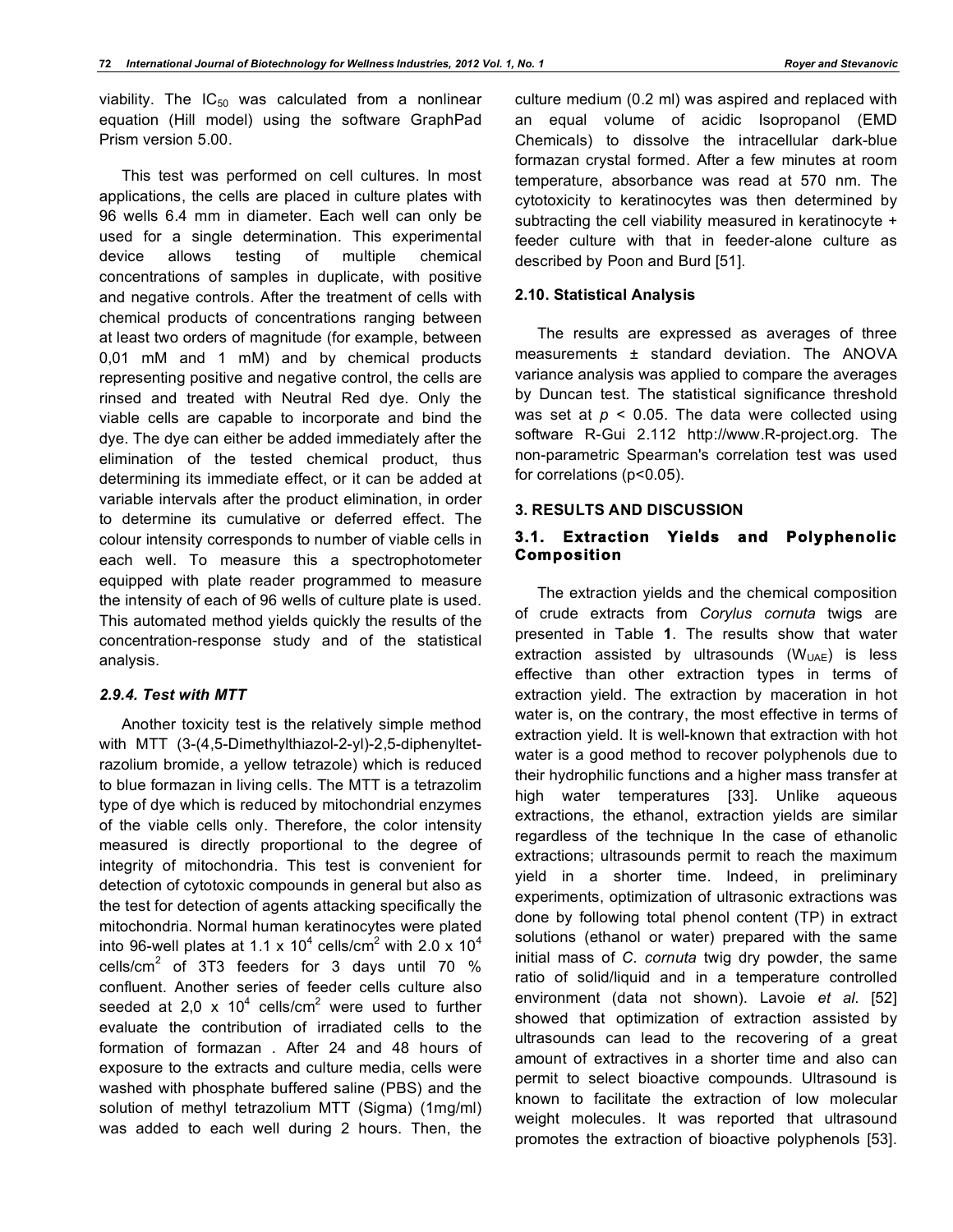|  | Table 1: Extraction Yields, Total Phenol, Total Flavonoids, Total Hydroxycinnamic Acids and Proanthocyanidins |  |  |  |  |  |  |
|--|---------------------------------------------------------------------------------------------------------------|--|--|--|--|--|--|
|  | Contents Determining Chemical Composition of Corylus cornuta Twig Extracts Obtained by Water and              |  |  |  |  |  |  |
|  | <b>Ethanolic Extractions</b>                                                                                  |  |  |  |  |  |  |

|                 | Yields*                  | TP                           | <b>Total Flav</b>          |                          | <b>Total CinnAc</b>          |                          | <b>PAs content</b>               |                          |
|-----------------|--------------------------|------------------------------|----------------------------|--------------------------|------------------------------|--------------------------|----------------------------------|--------------------------|
| <b>Extracts</b> | $(\%)$                   | (mgGAE/g dry<br>extract)     | (mg $QE/g$<br>dry extract) | $%$ **flav               | (mg $ChAE/g$<br>dry extract) | $%$ **<br><b>CinnAc</b>  | (mg $C$ ChE/ $g$<br>dry extract) | $%^*PAs$                 |
| $W_{MAC}$       | 10.29                    | $325.0 \pm 9.1$ <sup>d</sup> | $15.2 \pm 0.6^{\circ}$     | $4.7 \pm 0.5$            | $8.7 \pm 0.7$ <sup>d</sup>   | $2.7 \pm 0.2$            | $10.5 \pm 0.6^{\circ}$           | $3.2 \pm 0.2$            |
| $W_{UAF}$       | 7.69                     | $174.9 \pm 1.1^e$            | $7.2 \pm 1.2^{\circ}$      | $4.1 \pm 3.8$            | $12.6 \pm 0.4^{\circ}$       | $7.2 \pm 0.2$            | $15.1 \pm 0.6^{\circ}$           | $4.7 \pm 0.2$            |
| $Eth_{MAC}$     | 9.84                     | 410.7 $\pm$ 14.5°            | $2.1 \pm 0.2$ <sup>d</sup> | $0.5 \pm 0.1$            | $44.6 \pm 4.0^{\circ}$       | $10.9 \pm 1.0$           | $21.5 \pm 0.2^b$                 | $6.6 \pm 0.1$            |
| $Eth_{UAF}$     | 9.96                     | $433.9 \pm 7.2^b$            | $4.3 \pm 0.6^{\circ}$      | $1.0 \pm 0.3$            | $18.8 \pm 2.6^{\circ}$       | $4.3 \pm 0.6$            | 12. $4 \pm 0.3^{\circ}$          | $3.8 \pm 0.1$            |
| Oligopin®       | $\overline{\phantom{a}}$ | $572.9 \pm 12.1^a$           | $7.4 \pm 0.1^b$            | $\overline{\phantom{a}}$ | $335.5 \pm 3.3^{\circ}$      | $\overline{\phantom{0}}$ | $105.0 \pm 9.9^{\circ}$          | $\overline{\phantom{0}}$ |

Means with different letters in the same column are significantly different at p<0.05 (ANOVA, followed by Duncan test). TP = total phenols content; Total Flav = total flavonoid content; Total CinnAc = total hydroxycinnamic acids content, PAs content = proanthocyanidin content. WMAC = extract obtained by maceration in hot water;  $W_{UAE}$  = extract obtained by extraction assisted by ultrasounds in water; Eth<sub>MAC</sub> = extract obtained by maceration in ethanol (at ambient temperature); Eth<sub>UAE</sub> = extract obtained extraction assisted by ultrasounds in ethanol.

\* % (dry wt plant material) \*\* % correspond to the proportion of the polyphenol class reported to the total Phenol content of the considered extract.

Thus, depending on the solvent used, ultrasonic extraction appears as a good alternative extraction technique compared to conventional methods because of its high efficacy, lower energy consumption and lower water consumption (no need for refrigeration because no reflux). The extraction time remains the most important parameter that marks the difference between the conventional techniques and ultrasoundassisted technique [54]. The effectiveness of this technique has also been demonstrated in several recent studies [55, 56].

Results in Table **1** confirm the preliminary observations. Indeed, TP in mg gallic acid equivalents / g of dry extract was significantly higher ( $p$  <0.05) in ethanolic extracts than in aqueous extracts. Moreover,  $Eth<sub>UAE</sub>$  extract contains a significantly higher TP than  $Eth<sub>MAC</sub>$  extract. Compared to the standardized extract Oligopin® which is purified to be enriched in polyphenols, *C.cornuta* ethanolic extracts had lower TP contents but considering that these are crude extracts, they can be regarded as rich in polyphenols. On the other hand, the lowest content in TP was determined in WUAE extract composed of only 17% of phenolic compounds which is significantly lower than  $W_{MAC}$ extract. It is clear from this analysis that the extraction technique and the solvent have a direct influence on TP content.

In general, the aqueous extracts contain more flavonoids than ethanolic extracts while ethanolic extracts are richer in hydroxycinnamic acids (Table **1**).  $The W<sub>MAC</sub>$  extract has a double Total flav content compared to the standardized extract, Oligopin<sup>®</sup>, while the total phenols content of  $W<sub>UAE</sub>$  is comparable to Oligopin. It is interesting to observe that even if  $W_{UAE}$ 

extract has the lowest TP content, the flavonoids represent 4.1  $\pm$  3.8 % of polyphenols present in this extract, which is similar to  $W_{MAC}$  extract (4.7  $\pm$  0.5 % of its TP content) and significantly higher than  $Eth_{MAC}$ extract (0.5  $\pm$  0.1% of its TP content). Ultrasounds seem therefore to favor the extraction of this class of polyphenols. Indeed, Total flav content in Eth<sub>UAE</sub> extract is double of  $Eth_{MAC}$  extract. Phenolic acids contents in *C. cornuta* dry crude extracts are much lower than that determined for Oligopin®. In the same way, levels of proanthocyanidins in beaked hazel twig extracts are ten times lower than that of Oligopin $^{\circledR}$ . Eth<sub>MAC</sub> extract is the one which was determined to have the highest contents in these two classes of polyphenols. One should keep in mind however, that other classes of polyphenolic compounds which are not taken into account in this analysis, may play a key role in bioactivities of these extracts.

#### **3.2. Trolox Equivalent Antioxidant Capacity**

Figure **1** shows that all beaked hazel twig extracts prepared at the same concentration in TP in the extract solution demonstrated a TEAC greater than or similar to Oligopin<sup>®</sup>. The highest TEAC was obtained with  $W_{UAE}$  extract, meaning that 1 mg of  $W_{UAE}$  extract TP has a reducing power equivalent to about 14 mg of the pure antioxidant, Trolox. Thus, for an equivalent concentration in TP in µg/ mL of extract solutions, *C. Cornuta* extracts show quasi identical antioxidant capacity.

## **3.3. Radical Scavenging Capacity Against DPPH**

The results presented at Figure **2** show that *C.cornuta* twig extracts present a high capacity to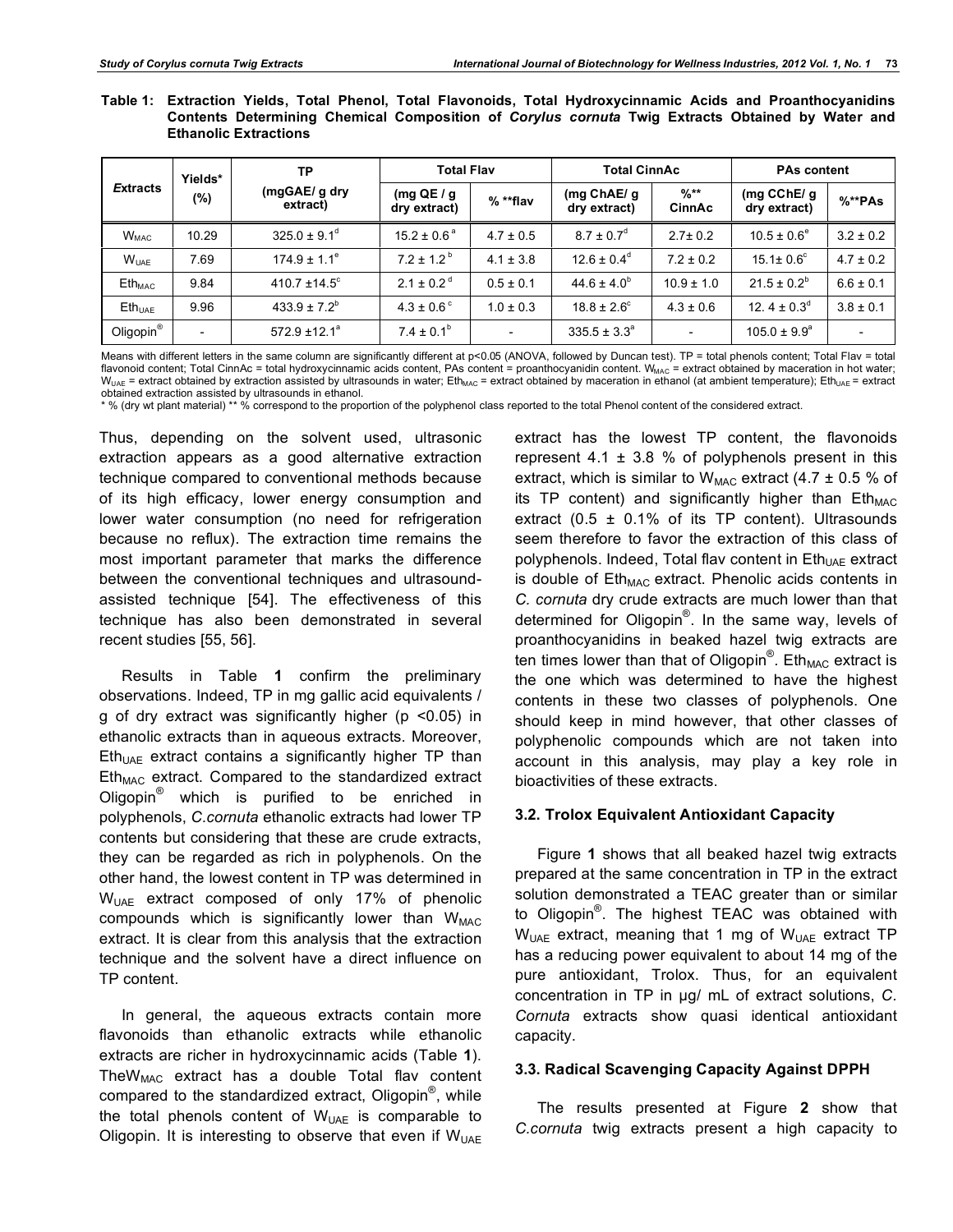

**Figure 1:** Total Antioxidant Capacity (TAC) of *C.cornuta* twig extracts taken at the same concentrations in total phenols (250 µg of TP in GAE/mL of extract solution) and compared to Oligopin $^{\circledR}$  at 250 µg/mL.

Bars with different superscript letters are significantly different at p <0.05 (ANOVA followed by Duncan's test). The extract with the letter "a" is the most antioxidant.

scavenge the synthetic radical, DPPH. Indeed, compared to the standard antioxidants ( $\alpha$ -tocopherol, propyl gallate, ascorbic acid and BHT), commonly used in food or cosmetics, all extracts exhibit a comparable or better antiradical activity. The pure antioxidant propyl gallate is the one which provides the strongest antiradical activity against DPPH. Among *C.cornuta* twig extracts, the highest rate constant was determined for  $W_{MAC}$  extract and thus the  $W_{MAC}$  extract has a capacity to react quickly and scavenge DPPH radical. This extract has an activity comparable to ascorbic acid (vitamin C).

#### **3.4. Evaluation of Scavenging Activity Against Reactive Oxygen and Nitrogen Species (ROS/RNS)**

Results presented in Table **2** put in evidence the chemical antiradical properties of *C. cornuta* extracts. However, one should keep in mind that these results cannot be used to interpret the complexity of the interactions of antioxidants *in vivo.* While there is no ambiguity about the validity of the *in vitro* data and these can be used as basis for planning *in vivo* and clinical studies, an *in vitro* assay cannot be extrapolated to an *in vivo* situation. Therefore, the



**Figure 2:** Constant rate (k in s-1) of DPPH scavenging by *C. cornuta* twig extracts at the concentration of 250 µg in Total Phenols/mL of extract solution. Extract activities were compared to standard antioxidant at the concentration of 250 µg/mL. Bars with different superscript letters are significantly different at p <0.05 (ANOVA followed by Duncan's test). The extract with the letter "a" is the most antioxidant.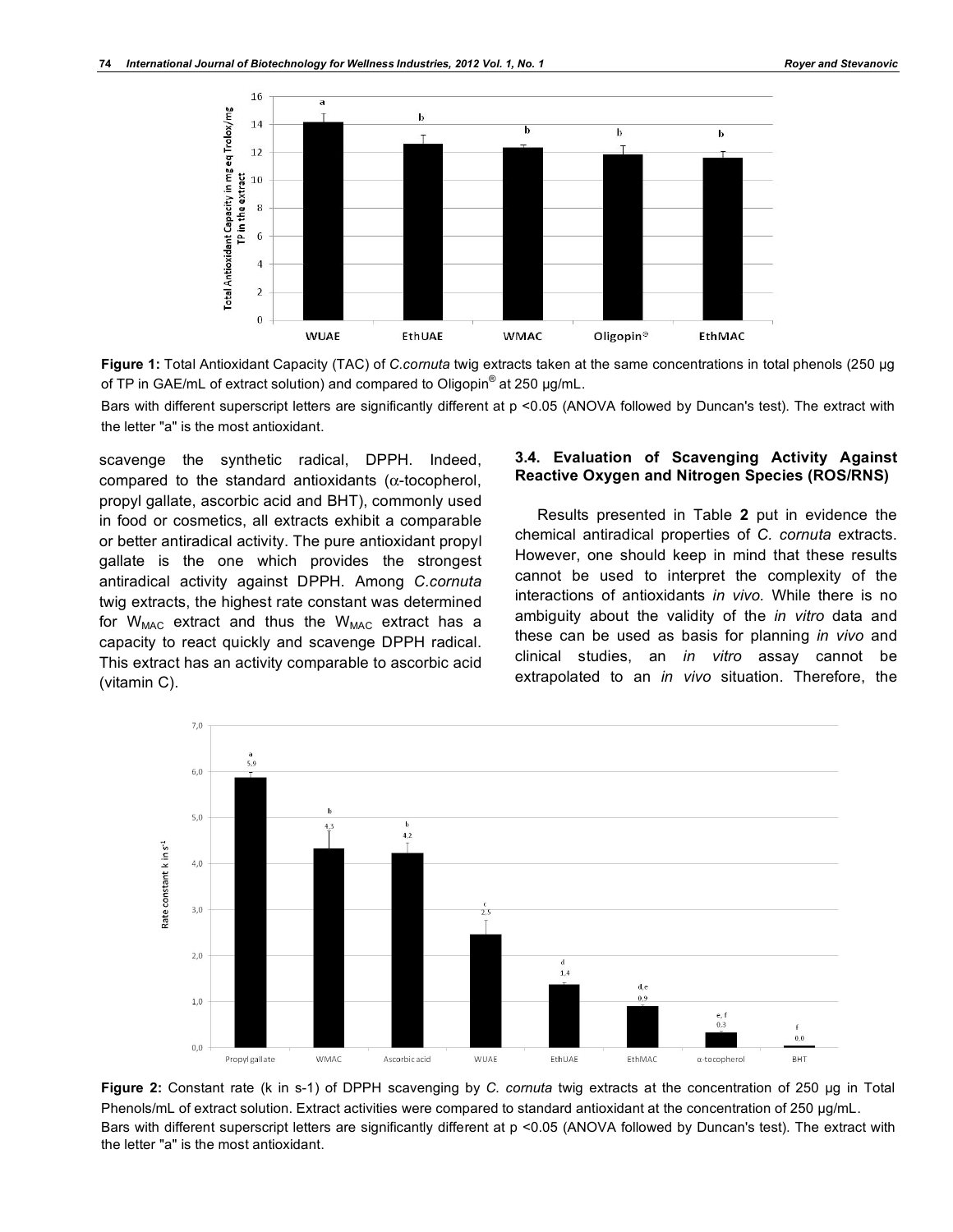| <b>ROS</b>            |                          | <b>PRIMARY ROS</b>            |                           | <b>SECONDARY ROS/RNS</b>       |                           |                               |  |
|-----------------------|--------------------------|-------------------------------|---------------------------|--------------------------------|---------------------------|-------------------------------|--|
| $IC_{50}$ *           | OH·                      | $H_2O_2$                      | $O2$ .                    | ROO-                           | NO.                       | <b>HOCI</b>                   |  |
| $W_{MAC}$             | $850.5 \pm 52.0^{\circ}$ | $223.8 \pm 20.3^{\circ}$      | $6.3 \pm 1.5^a$           | $333.2 \pm 7.5^{\circ}$        | $66.6{\pm}5.5^{a,b}$      | n.d                           |  |
| $W_{UAF}$             | $828.0 \pm 33.5^{\circ}$ | $128 \pm 16.8^a$              | $11.5 \pm 1.5^a$          | $249.3 \pm 11.2^a$             | $48.9 \pm 6.1^{a,b}$      | n.d                           |  |
| $Eth_{MAC}$           | inactive                 | $181.1 \pm 20.2^{a,b}$        | $562.5 \pm 133.6^{\circ}$ | $377.4 \pm 25.0^{\circ}$       | $87.9 \pm 21.9^{a,b,c}$   | inactive                      |  |
| $E$ th <sub>uar</sub> | inactive                 | $226.7 \pm 33.4^{\circ}$      | 70.7±44.6 <sup>a</sup>    | $516.6{\pm}41.6^{\circ}$       | $144.3 \pm 31.5^{a,b,c}$  | inactive                      |  |
| Oligopin <sup>®</sup> | $1034.6 \pm 20.9^b$      | $347.9 \pm 88.3$ <sup>d</sup> | $119.1 \pm 9.3^a$         | $1072.8 \pm 51.6$ <sup>d</sup> | 2083.3±196.3 <sup>d</sup> | 471.8±27.5 <sup>b</sup>       |  |
| Curcumin              | $\overline{\phantom{a}}$ | $\overline{\phantom{0}}$      | $492.7 \pm 109.4^{\circ}$ | $\overline{\phantom{a}}$       | $16.3{\pm}4.7^{\text{a}}$ |                               |  |
| Quercetin             | $\overline{\phantom{0}}$ | $\overline{\phantom{a}}$      | $295.4\pm8.9^{b}$         | $\overline{\phantom{a}}$       | $\overline{\phantom{0}}$  |                               |  |
| Ascorbic acid         |                          | $\overline{\phantom{a}}$      | $\overline{\phantom{a}}$  | $\qquad \qquad \blacksquare$   |                           | $864.3 \pm 19.1$ <sup>c</sup> |  |

| Table 2: IC <sub>50</sub> Values Determined for C. cornuta Extracts Scavenging Various ROS and RNS |  |
|----------------------------------------------------------------------------------------------------|--|
|----------------------------------------------------------------------------------------------------|--|

Means with different letters in the same column are significantly different at  $p<0.05$  (ANOVA, followed by Duncan test). \*IC<sub>50</sub> are expressed in µg TP in GAE eq/mL of extract solution instead of the conventional µg dry extract/mL solution.

supporting evidence of *in vivo* antioxidant capacity should also be provided. These assays do not take into account the bioavailability, *in vivo* stability, *in vivo*  storage patterns by tissues and the reactivity of the sample matrix *in vivo*, nor do they reflect the well documented synergistic effects of antioxidants.

IC50 presented in Table **2** demonstrate that aqueous extracts are the most effective extracts to scavenge OH $\cdot$ , O<sub>2</sub> $\cdot$ , ROO $\cdot$  and NO $\cdot$  ( $p$ < 0.05). W<sub>MAC</sub> extract is the most active of *C. cornuta* extracts with a capacity to inhibit 50% of the superoxide radical at a very low concentration. The analysis of dose-response curves showed also that activity of the extracts increases in a dose-dependence manner. At a maximum dose tested of 500 µg of TP / mL of extract solution, aqueous extracts exhibited the highest percentage of inhibition  $($   $\approx$  90%) of superoxide anion which is statistically comparable to the Oligopin<sup>®</sup> taken at the same concentration. When the extracts were exposed to  $H<sub>2</sub>O<sub>2</sub>$ , they were determined to be significantly more active than Oligopin<sup>®</sup>, W<sub>UAE</sub> extract being the most active when considering its low  $IC_{50}$  in TP / mL of extract solution (*p*< 0.05). But it should be taken into account that it corresponds to 730 µg / mL of dry crude extract. In fact, in terms of crude extract Eth<sub>MAC</sub> would be more effective because it has a higher TP content per g of dry extract (Table **1**) and would require a lower dose ( $\approx$  440 µg / mL) of crude extract to reach a level of phenols permitting the inhibition of 50% of  $H_2O_2$ . C. *cornuta* twig extracts were weakly active against OH•. The two aqueous extracts have lower  $IC_{50}$  than the ethanolic extracts and Oligopin<sup>®</sup> but the dose required in µg TP/mL of extract solution to inhibit 50% of the hydroxyl radical OH • is over 500 µg TP /mL of extract solution, which would correspond to more than 2000 µg of dry extract/mL. Hydroxyl radical is produced by the

reaction of superoxide radical with hydrogen peroxide. We have shown that *C.cornuta* aqueous extracts strongly inhibit superoxide radical and hydrogen peroxide (Table **2**). So despite the fact that these extracts are only slightly active against the hydroxyl radical itself, they are capable of strongly inhibiting its formation *via* their high reactivity with both primary ROS which are involved in hydroxyl radical formation. When exposed to peroxyl radical,  $W_{UAE}$  extract is the most active but the other extracts are also effective and all extracts exhibit an  $IC_{50}$  lower than that of Oligopin<sup>®</sup> (*p* <0.05). Here again, the relative proportions of the various classes of polyphenols present in  $W<sub>UAE</sub>$  extract seem to play a role in the activity of this extract compared to its analogue obtained by maceration. The study of extract capacity to scavenge NO· demonstrates that the lowest  $IC_{50}$  is obtained with the reference, curcumin, a well-known anti-inflammatory compound [44]. However, the aqueous extracts of *C. cornuta* twigs present a comparable activity to that of this pure compound (*p*<0.05). Besides, all extracts are significantly more active than Oligopin<sup>®</sup> which has an  $IC_{50}$  2000  $\mu$ g/mL and which can be considered as inactive against NO•. The two most active extracts against NO• demonstrate the highest proportion in flavonoids in their phenolic composition. Test of the activity of *C. cornuta* twig extracts against the powerful oxidant HOCl released during inflammatory processes was performed *in vitro* in the presence of natural antioxidant enzyme system, catalase, an enzyme that destroys the primary ROS,  $H_2O_2$  to produce water and oxygen. Indeed, HOCl is an oxidant enough powerful to disable this antioxidant enzyme. The capacity of the extracts to inhibit the deactivation of the enzyme and so, to scavenge HOCl was evaluated at several concentrations in µg TP/ mL of the extract solution. The results presented in Table **2** show that *C. cornuta* twig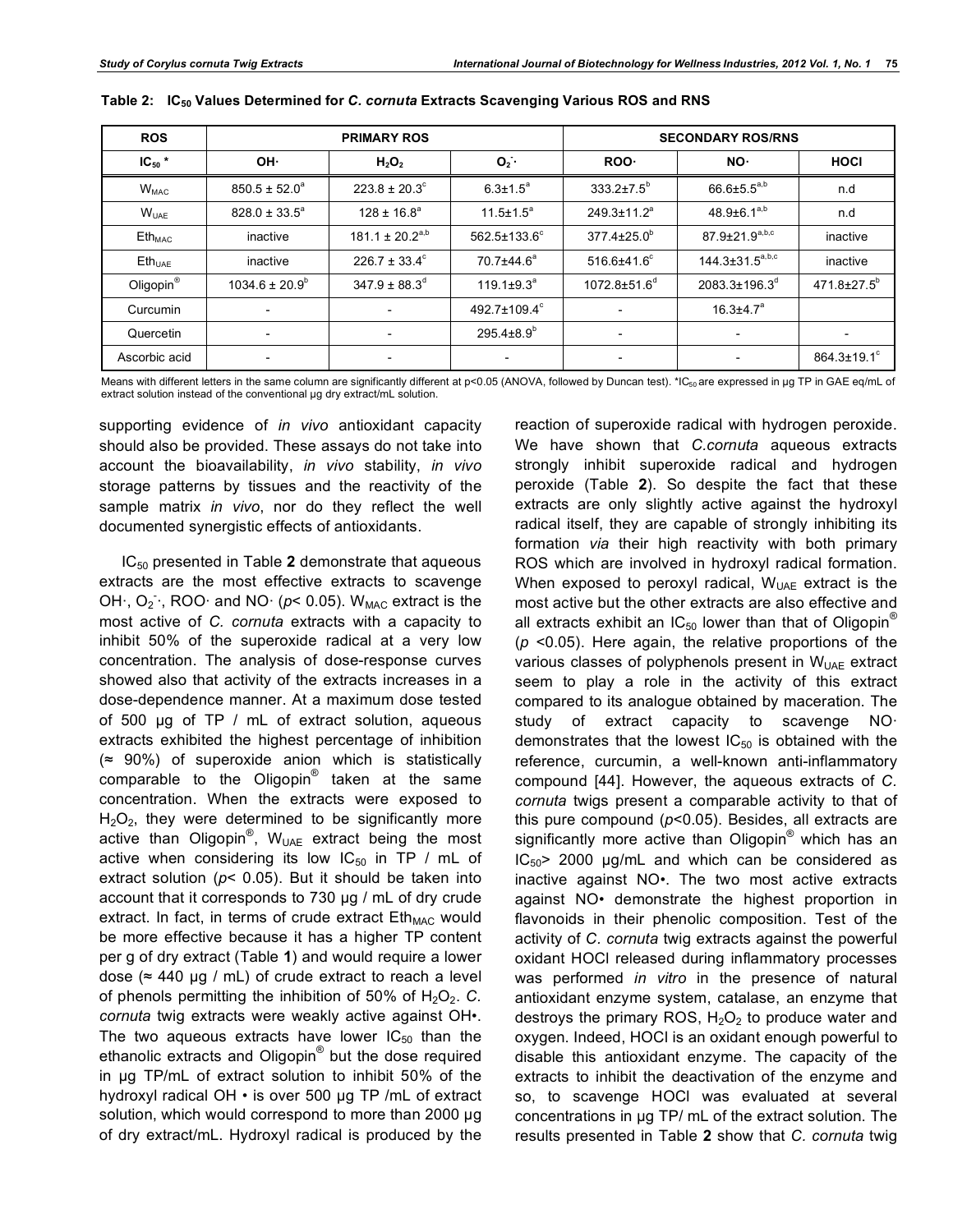extracts were not active or showed very weak capacity to scavenge HOCl compared to ascorbic acid or Oligopin<sup>®</sup>. Activity was only detected for the two aqueous extracts which demonstrate inhibition of the catalase deactivation by HOCI inferior to 50%.  $W_{MAC}$ extract is active in the range of  $176.3 \pm 15.4$  to 863.3  $\pm$ 14.8 µg total phenols/ mL of extract solution and  $W_{UAF}$ extract is active in the range of  $131.4 \pm 12.9$  to 668.8  $\pm$ 16.7 µg total phenols/ mL of extract solution. In these ranges of concentrations, both extracts inhibit around 35% of catalase deactivation by the oxidant HOCl.

Overall, the results obtained indicate that polyphenols contained in  $W<sub>UAE</sub>$  extract are the most efficient radical scavengers, whereas ethanolic polyphenolic extracts are quite similar in their behavior against radical species. The interpretation of the activities either based on the concentration in total phenols (such as purified extracts) or on the concentration in crude extract (containing a mixture of various kinds of molecules in addition to phenols) allowed us to identify the ultrasonic water extract as the one with the broadest spectrum of different classes of phenols in proportions (% w/w of each class of phenols/ total phenol content). Thus a purification of this extract could provide an extract with even greater activity.

#### **3.5. Capacity of the Extracts to Inhibit Lipidic Peroxidation**

All lipids containing unsaturated fatty acids regardless of their origin (vegetable oils, fish oils, animal fats, cell membranes, lipoproteins) are susceptible to peroxidation. The study of the mechanisms of lipid peroxidation and its prevention by antioxidants is experiencing a resurgence of interest due to the implications of this phenomenon in the areas of nutrition and health. In food, for both humans and animals, lipid oxidation is a serious problem for the food industry that uses more highly unsaturated fatty acids extremely susceptible to oxidation. The oxidation of dietary fat leads to qualitative (rancidity, odor) and nutritional (loss of vitamins and amino acids) alterations or even toxicity caused by products of lipid peroxidation (accumulation of peroxides, aldehydes, etc. in food) [57]. This remains true for cosmetics, themselves rich in polyunsaturated fatty acids. Peroxidation has been related to cellular aging and various diseases such as Parkinson's and Alzheimer's as well as schizophrenia, atherosclerosis, inflammatory diseases, heart damage and reperfusion ischemia [58]. The study of the lipid peroxidation inhibition of linoleic acid (an Omega-3)

permits to evaluate the extracts in a system closer to reality. This test evaluates the influence of extracts on the oxidative stability of lipids present in our bodies as well as in manufactured products such as food (for humans and animals) and cosmetics rich in polyunsaturated fatty acids.

The activity of the extracts was compared to that of four standards used as antioxidants: ascorbic acid, BHT, Trolox and propyl gallate. The results presented in Table 3 show that  $W_{MAC}$  extract with an IC<sub>50</sub> of 30.7  $\pm$ 53.0 µg / mL total phenols (corresponding to a mass of crude extract of 94 µg/mL) has an activity significantly higher than that of the other extracts and all tested antioxidant references ( $p$ <0.05). W<sub>UAE</sub> is the second most powerful extract, which inhibits 50% of lipid peroxidation at a very low concentration. Its activity is comparable to that of BHT. EthMac extract which presents an activity comparable to that of vitamin C is also more active than the ultrasonic extract obtained with the same solvent. The EthUAE extract is the least efficient and it is less active than all antioxidant references.

| <b>Extracts</b>           | $IC_{50}$ (µg of total phenols/mL of extract<br>solution) |
|---------------------------|-----------------------------------------------------------|
| $W_{MAC}$                 | $30.7 \pm 53.0^a$                                         |
| <b>WUAF</b>               | $96.7 \pm 36.7^{a,b}$                                     |
| <b>Eth</b> <sub>MAC</sub> | $224.7 \pm 81.3^{b,c}$                                    |
| Eth <sub>UAE</sub>        | $549.5 \pm 36.0^e$                                        |
| Ascorbic acid             | $2447 + 248^{\circ}$                                      |
| <b>BHT</b>                | $129.8 \pm 15.9^{a,b,c}$                                  |
| Propyl gallate            | $255.7 \pm 18.6^{\circ}$                                  |
| Trolox                    | $457.3 \pm 57.3^{\circ}$                                  |

**Table 3: IC50 of** *C. cornuta* **Twig Extracts Determined to Evaluate their Capacity to Inhibit Lipidic Peroxidation**

Means with different letters in the same column are significantly different at p<0.05 (ANOVA, followed by Duncan test).

#### **3.6. Correlations Between Antioxidant/Antiradical Activities and Polyphenolic Composition**

Spearman's correlation data presented in Table **6** show that the correlation coefficients characterizing the relationship between antioxidant / antiradical efficiencies (calculated as  $AE = 1/IC_{50}$ ) measured for each *in vitro* test and the content of total phenols (TP) determined in aqueous and ethanolic extracts of *C.cornuta* twig extracts, are all significantly (p-value <0.05) negative, except for TEAC for which no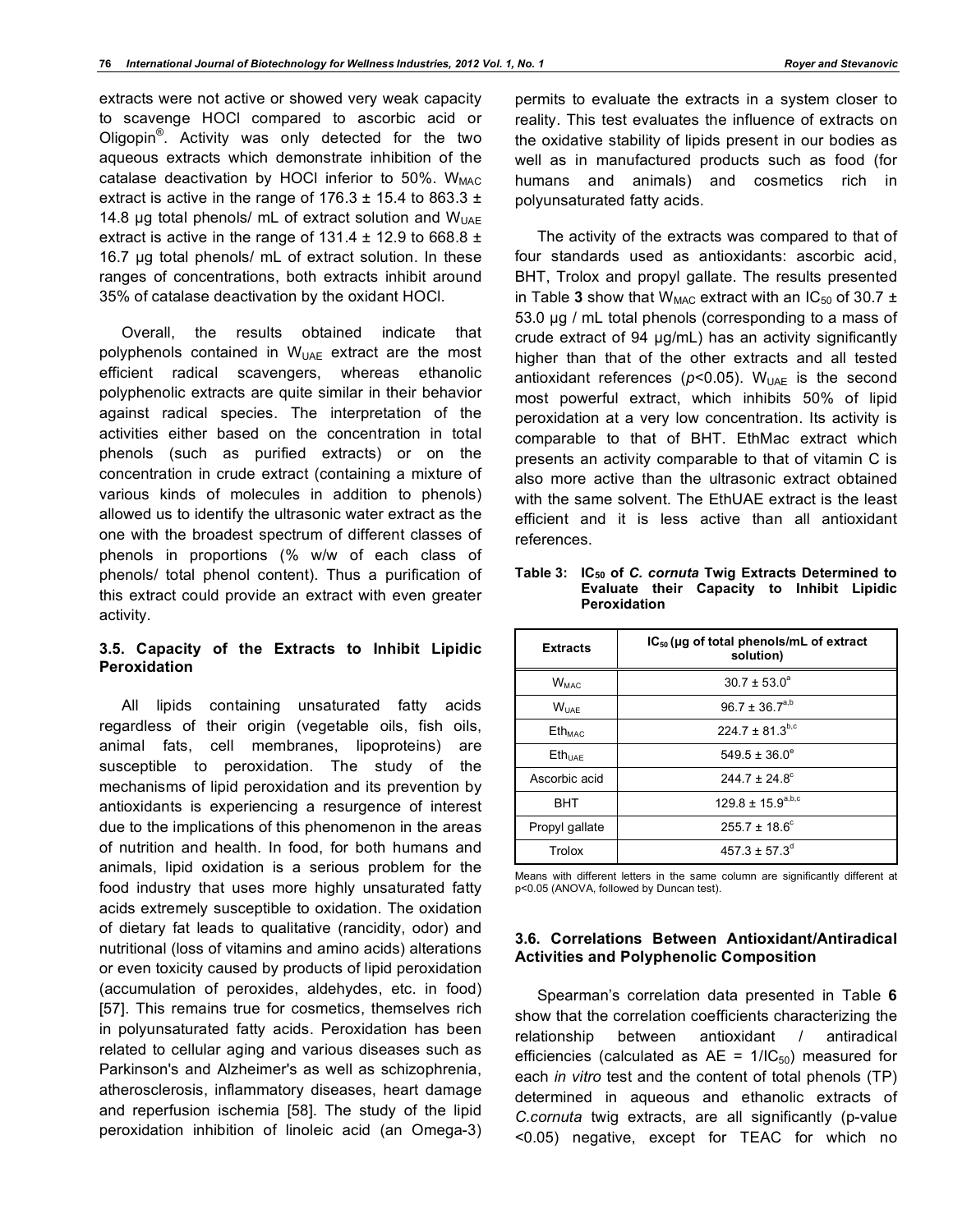significant correlation can be observed. Thus, in general, more *C. cornuta* extracts present a high TP content per gram less they are antioxidant/antiradical. Several studies have been made concerning the relationship between the phenolic structure and antioxidant activity [59], but no relationship has been elucidated because of the many different evaluation systems used to test for anti-oxidant activity. Several studies have demonstrated a linear relationship between anti-oxidant capacity and total phenolics [60, 61]. According to them different phenolic compounds have different responses in the Folin-Ciocalteau method. Negative correlation between TEAC and total phenolic content was found in strawberries [62]. The authors supposed that this phenomenon could be due to a high content in ascorbic acid. Kahkonen *et al*. [63] found that no significant correlations could be found between the total phenolic content and antioxidant activity of various plant extracts and considered that the antioxidant activity of an extract cannot be predicted on the basis of its total phenolic content. Correlation coefficients between hydroxycinnamic acids (THCA) and antiradical activities were not significant, except for DPPH scavenging, for which the coefficient value is significantly negative (*p*-value <0.05). This class of polyphenolic compounds seems not to be involved in the activity of *C. corylus* twig extracts against reactive species or lipidic peroxidation. On the other hand, the results presented in Table **6** indicate clearly the strong influence of flavonoids on the general antioxidant/antiradical activities of *C.cornuta* twig extracts, including their capacity to inhibit lipid peroxidation. The only ROS not affected by flavonoids is HOCl. The various activities are directly proportional to flavonoid content of the extracts and correlate significantly (*p*-value <0.05) with them, except for nitric oxide for which the correlation is less significant (*p*value <0.1). The most significant correlation has been found between Total flavonoid content and superoxide anion scavenging. In the literature, it is well-established that flavonoids are excellent scavengers of superoxide anion  $O_{2^{-\bullet}}$  [64]. Regarding the correlations between proanthocyanidin content (PAs) and antioxidant / antiradical activities, it was found that the capacity of the extracts to scavenge superoxide anion and DPPH radical is negatively correlated with PAs (*p*-value <0.05) while a low positive correlation is found between PAs and nitric oxide scavenging.

As the results of the study of the correlations between the phenolic composition and the antioxidant/antiradical activities of *C.cornuta* twig extracts indicate, the strong influence of flavonoids has been determined, while there are no significant effects of hydroxycinnamic acids or proanthocyanidins.

# **3.7. Enzyme Modulators**

From the general point of view, the ethanolic extracts are those which demonstrate the highest capacity to react with enzymes. The first observation in this sense can be made from analysis of the results obtained by *in vitro* test performed to determine antioxidant activity of *C. cornuta* twig extracts against HOCl in presence of catalase (Figure **3**). Catalase is an antioxidant enzyme that is capable of scavenging oxygen and organic free radicals such as  $H_2O_2$ . It was interesting to see *via* this test that the two ethanolic extracts were acting by "promoting" catalase deactivation from the very low dose in total phenols (<50 µg TP/ mL extract solution). This phenomenon appears at the dose-response curve by a negative inhibition rate (Figure **3**). This behavior could be explained by complex combination of interactions and also by solubility restrictions as observed by Aruoma *et al*. [45]. Mathematic models applied on the doseresponse curves permitted us to estimate for each extract the concentration from which a deactivation of the catalase is observed in presence of these extracts (Table **4**). Results show that aqueous extract demonstrate this antagonist effect only at very high dose in TP in the medium. It has already been proved that high dose of polyphenolic antioxidants can provoke pro-oxidative mechanisms [65, 66]. Moreover, it is known that bovine catalase used for this test is easily deactivated [67]. Like traditional heterogeneous catalysts, enzymes also suffer from the common failing of being rather easily and irreversibly poisoned (saturated), often by reactants (substrates) and reaction products. It was shown that bovine liver catalase is deactivated by the direct action of substrate, the hydrogen peroxide [68]. Indeed, our extracts do contain intrinsically free  $H_2O_2$  responsible for the oxidation mechanisms of phenols (data not shown). This could explain a promotion of the deactivation of catalase in presence of certain extracts when HOCl is added to the system. On the other hand, studies on maritime pine bark extract (PBE, which corresponds to Oligopin<sup>®</sup>), which is a mixture of bioflavonoids and proanthocyanidins, have demonstrated that PBE dosedependently inhibited the activity and changed the electrophoretic mobility of catalase under certain conditions. This study also suggested that PBE extract had an effect on catalase activity by binding to the enzyme [48]. Further investigations should be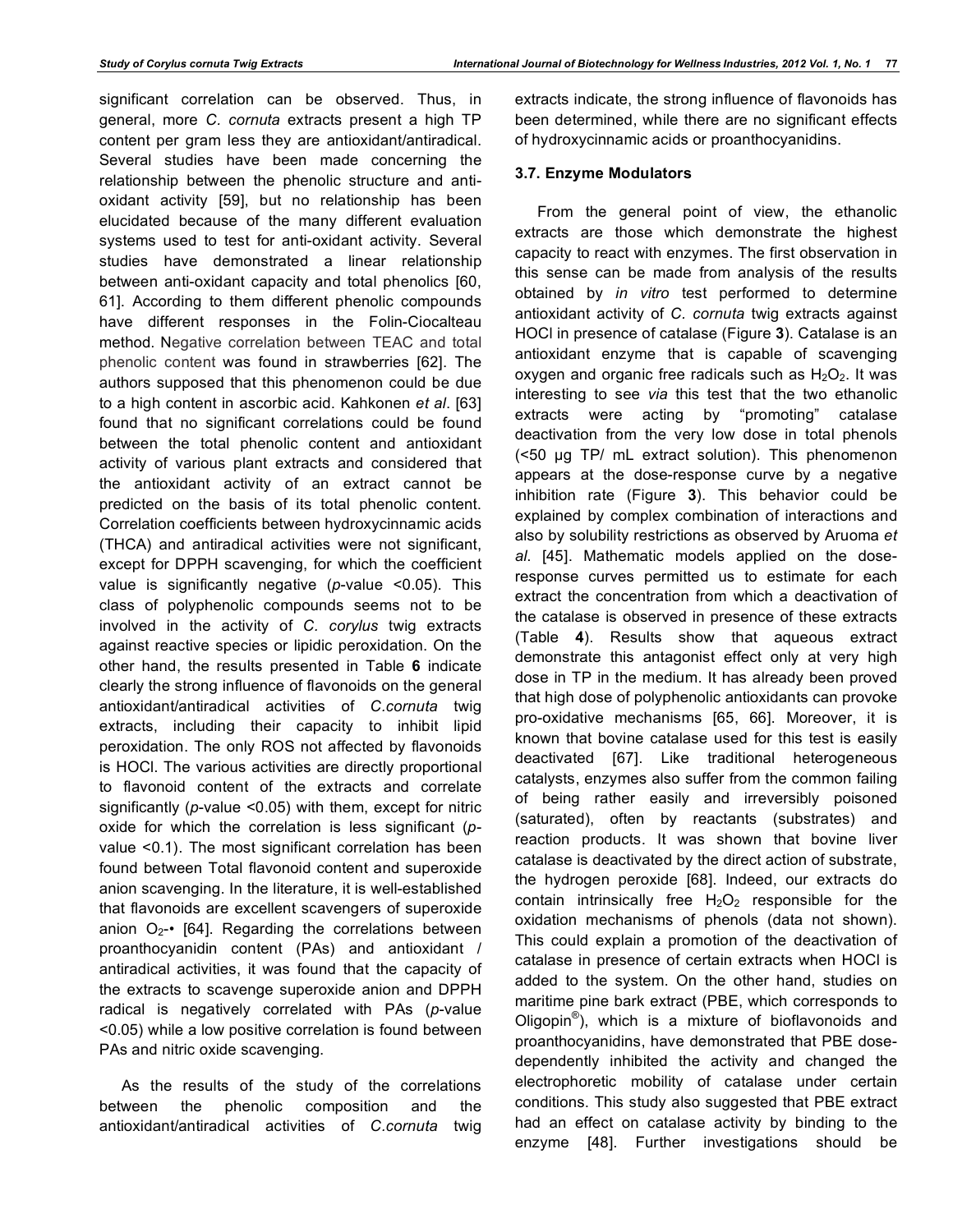

Concentration in µg total phenols/mL of extract solution



performed on a proper enzymatic assay of catalase in order to study the mechanism of action of *C.cornuta* twig extracts and determine their selectivity to modulate enzyme activities. Therefore, there could be two phenomena explaining the reduction of catalase activity towards HOCl in the presence of phenolic extracts: contamination of the enzyme by the intrinsically produced  $H_2O_2$  and/or by binding of the proanthocyanidins to the active sites of the enzyme.

*C. cornuta* twig extracts were also tested against an enzyme that catalyzes the oxidation of its substrate by molecular oxygen and hence generates either intermediate or end product-reactive oxygen species in the enzymatic reaction. Xanthine oxidase (XO) catalyzes the generation of superoxide anion and  $H_2O_2$ by reduction of  $O_2$ , while the hypoxanthine and xanthine are oxidized to uric acid. XO is considered an important biological source of superoxide radical involved in the process of oxidative stress [48]. The activities of the various extracts tested at several concentrations of total phenols/ mL of extract solutions were compared with those of the maritime pine bark extract, Oligopin<sup>®</sup> (DRT, Dax, France), quercetin and curcumin (Sigma Aldrich, St. Louis, MO, USA). The results are presented in Table **4**. All extracts showed an activity against XO higher than Oligopin<sup>®</sup>. Eth<sub>MAC</sub> and  $W_{UAE}$  extracts were the two most active followed by

**Table 4: IC50 of** *C. cornuta* **Twig Extracts Determined to Evaluate their Capacity to Inhibit the Two Oxidation Enzymes:Catalase and Xanthine Oxidase**

| <b>Extracts and references</b> | Catalase deactivation<br>$IC_{50}$ (µg of total phenols/mL of extract solution) | Xanthine oxidase<br>$IC_{50}$ (µg of total phenols/mL of extract solution) |
|--------------------------------|---------------------------------------------------------------------------------|----------------------------------------------------------------------------|
| <b>W<sub>MAC</sub></b>         | $863.3 \pm 14.8^{\circ}$                                                        | $103.0 \pm 9.3^{b,c}$                                                      |
| $W_{UAF}$                      | $668.8 \pm 16.7^b$                                                              | $71.5 \pm 29.9^b$                                                          |
| $\mathsf{Eth}_{\mathsf{MAC}}$  | < 50 <sup>a</sup>                                                               | $13.1 \pm 7.2^a$                                                           |
| $Eth_{UAF}$                    | < 50 <sup>a</sup>                                                               | 73.7 ± 16.4 <sup>b,c</sup>                                                 |
| Oligopin <sup>®</sup>          | $1040.5 \pm 30.1$ <sup>d</sup>                                                  | $1040.5 \pm 30.1$ <sup>d</sup>                                             |
| Ascorbic acid                  | $>2000^\circ$                                                                   |                                                                            |
| Quercetin                      |                                                                                 | $0.014 \pm 0.006^a$                                                        |
| Curcumin                       |                                                                                 | $106.2 \pm 1.9^{\circ}$                                                    |

Means with different letters in the same column are significantly different at p<0.05 (ANOVA, followed by Duncan test).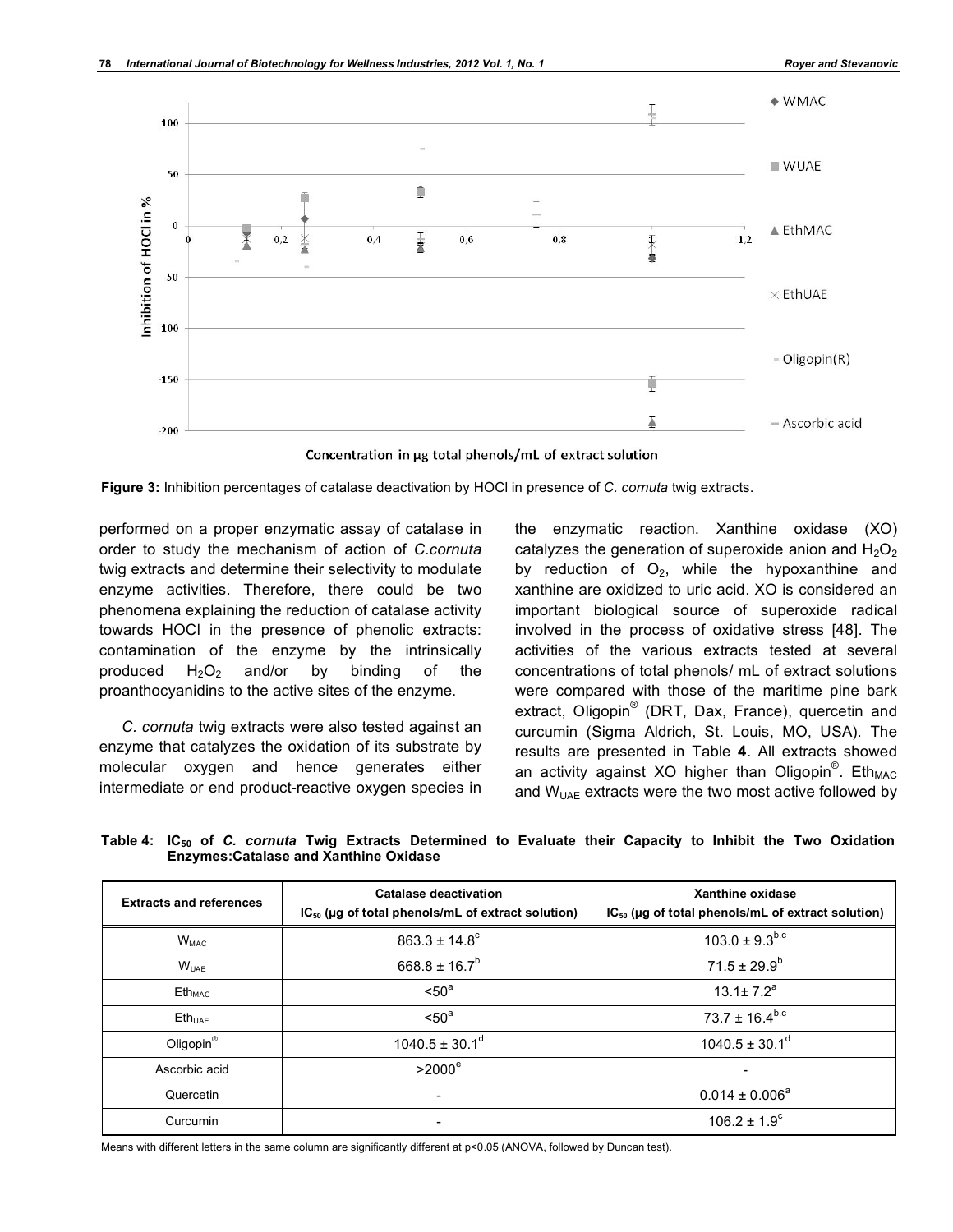EthUAE extract. Between the two aqueous extracts, it can be noticed that the phenolic compounds present in  $W<sub>UAE</sub>$  are significantly more active than those present in WMAC extract. The activity of *C.cornuta* twig extracts increased in a dose-dependence manner. At the highest dose tested (1000 µg total phenols/mL of extract solutions), extracts inhibit 100% of the enzyme while Oligopin<sup>®</sup> inhibits 43% of the enzyme activity. *C.cornuta* extracts deactivate XO at very low doses in total phenols. It has been demonstrated that maritime pine bark extract (PBE) changes also the electrophoretic mobility of XO and that the inhibition of this enzyme by this proanthocyanidin-rich extract can be explained by a phenomenon of complexation of XO by PBE [48]. Indeed,  $E$ th<sub>MAC</sub> and W<sub>UAE</sub> extracts are the richest in proanthocyanidins (Table **1**). Spearman's correlation data presented in Table **6** show a low positive correlation between TP content and the capacity of the extracts to inhibit xanthine oxidase. Considering the various classes of polyphenols, it seems that phenolic acids and proanthocyanidins, more important in ethanolic extracts, are involved in their anti-enzymatic activities as shown by the significant and strong positive correlations determined (*p*-value <0.05). Our results are in agreement with other studies. Indeed, it has already been proved that some hydroxycinnamic acids such as caffeic acid inhibit xanthine-oxidase [69, 70]. Chan *et al*. [69] have pointed out that the molecular structure of the hydroxycinnamic acid has a very important influence on xanthine oxidase inhibition. Proanthocyanidin activity against xanthine oxidase has also been shown in several studies [71]. There is a high variation in the

possible mechanisms for enzyme inhibition. Moini *et al*. [48] have demonstrated that proanthocyanidin-rich extract of maritime pine bark (PBE) selectively inhibits xanthine oxidase through binding to the enzyme rather than by the redox activity. On the other hand, we observed to a lesser extent, a negative correlation between flavonoids and xanthine-oxidase inhibition. Lin *et al*. [72] showed the importance of the structure of the flavonoids for the mechanism of xanthine oxidase inhibition, which is related to the binding of these compounds to the active sites of the enzyme. These authors have demonstrated that the 3-substituted hydroxyl benzopyranone ring exhibited weak inhibitory effect, which could be explained by the destabilization of polar hydroxyl stretching into the hydrophobic region of active site of the enzyme and resulted in lowering the binding affinity. It has also been demonstrated that the glycosyl substitution at the C6 position of flavonoid benzopyranone ring also hinders the binding of inhibitors into the active site of xanthine oxidase. It may be possible that some flavonoids contained in *C. cornuta* twig extracts present an inadequate structure for interaction with this enzyme. Further investigation about the structural elucidation of compounds present in this extract are necessary in order to better understand the correlations determined in this research.

## **3.8. Toxicological Evaluation of** *Corylus cornuta* **Extracts on Normal Human Kératinocytes**

Previous studies have suggested that cultured human keratinocytes may be predictive of irritancy caused by various surfactants in human subjects [73]

| <b>Extracts</b>    | <b>MTT (24h)</b><br>$IC_{50}$ (µg/mL) | MTT (48h)<br>$IC_{50}$ (µg/mL) | NR (48h)<br>$IC_{50}$ (µg/mL) |
|--------------------|---------------------------------------|--------------------------------|-------------------------------|
| $W_{MAC}$          | >1000                                 | 734,5                          | 314,4                         |
|                    | >1000                                 | 605,5                          | 124                           |
|                    | >1000                                 | >1000                          | 236,1                         |
| $W_{UAE}$          | 895,3                                 | >1000                          | 399,4                         |
|                    | >1000                                 | 897,5                          | 213,4                         |
|                    | >1000                                 | >1000                          | 248,9                         |
| $Eth_{MAC}$        | 905,4                                 | 561,8                          | >62,5a                        |
|                    | 941,6                                 | 715,5                          | >62,5                         |
|                    | 952,3                                 | 571,1                          | n.d.                          |
| Eth <sub>UAE</sub> | 840,4                                 | 518,6                          | >62,5                         |
|                    | 730,2                                 | 546,1                          | >62,5                         |
|                    | 712,6                                 | 507,9                          | n.d.                          |

Table 5: Toxic Doses of the Extracts Corresponding to 50% (IC<sub>50</sub>) of Cell Viability at Three Lines of NHK for *C. cornuta* **Extracts After 24 and 48 hrs of Exposition of Normal Human Skin Keratinocytes, Determined by MTT and Neutral Red Methods**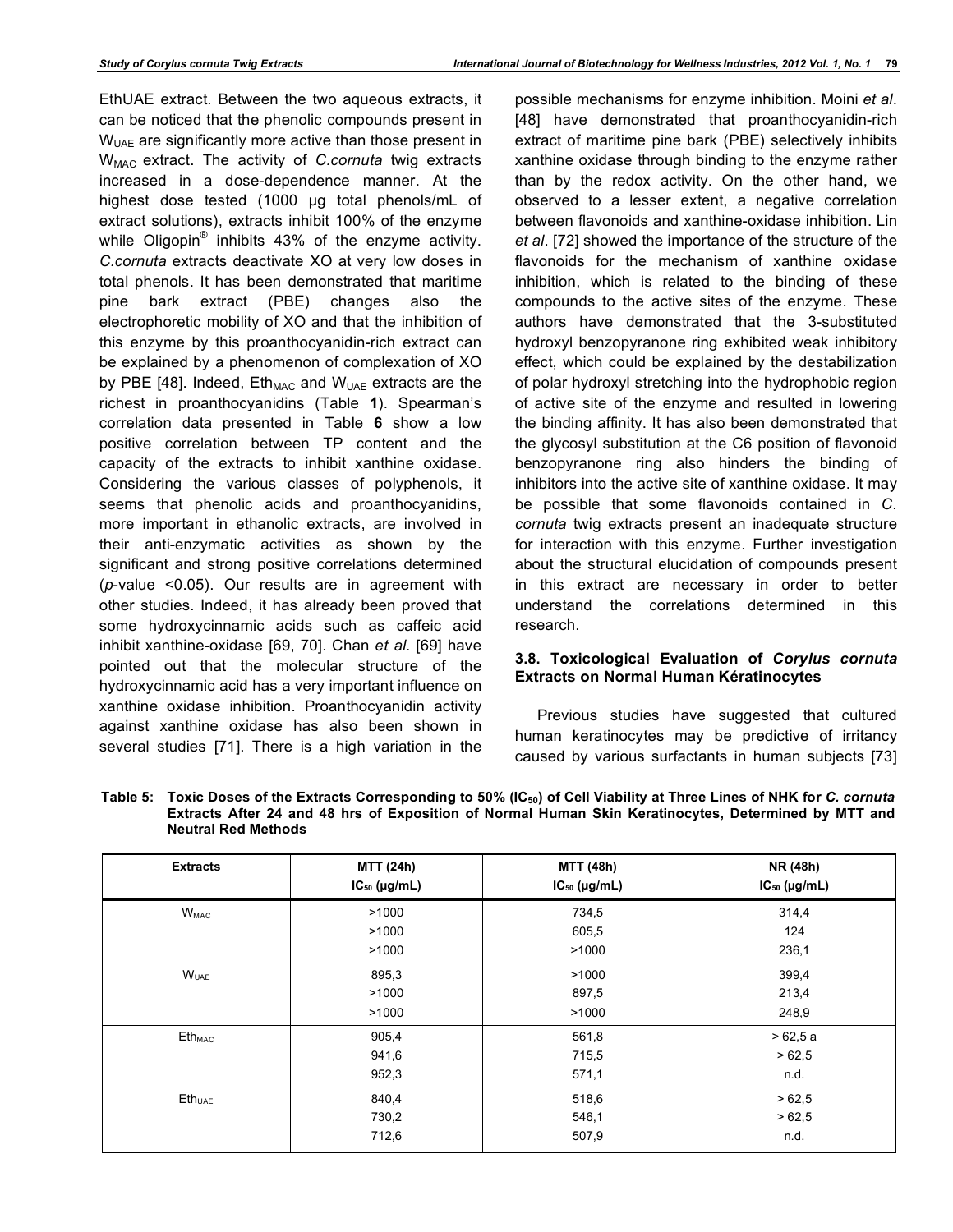and the data provided by this model have shown a good correlation with *in vivo* skin irritation [74]. The toxicological properties of the most efficient antioxidant extracts ( $W_{MAC}$  and  $W_{UAE}$ ) were evaluated on normal human keratinocytes during 24 and 48 hours by MTT and after 48h for Neutral Red method through the determination of the mean toxicity value  $(IC_{50})$ . Toxicological properties of the vehicle used (cell culture medium containing 1 % ethanol in the case of ethanolic extracts) was not found to have any significant effect on toxicity of keratinocytes by MTT method (data not shown). Problems of solubility of ethanolic extracts in the medium do not permit the right calculation of their respective  $IC_{50}$  by Neutral Red Method after 48h exposition. The results (Table **5**) show that in general, aqueous extracts are the least toxic on NHEK (*p*< 0.05) after 48h while ethanolic extracts are the most toxic. It is interesting to observe the effect of ultrasounds on the preferential extraction of molecules, since the toxicity of the extracts has been shown to depend on the solvent chosen for extraction. Therefore, it seems that after 48 h, the major contribution to the toxicity could be attributed to the presence of polyphenolic metabolites as result of interaction with keratinocytes. Indeed, we

observed a decrease of the  $IC_{50}$  after 48h exposition compared to 24h exposition, meaning that *C. cornuta* extract phenolic-oxidation products caused by peroxidase activity present in kératinocytes contribute to mitochondrial toxicity [39]. Spearman's correlation data presented in Table **6** have been calculated only with MTT assay results on the basis of  $IC_{50}$  obtained after 48h exposition to NHEK. The results show that there is a significant negative correlation between MTT  $IC_{50}$  and TP content ( $p$ -value < 0.05), meaning that the more TP content, the higher is the cytotoxicity of the extract. No correlations were found with phenolic acids with PAs neither. On the other hand, a significant positive correlation was found between flavonoid content and the extract cytotoxicity. Flavonoids present in *C. cornuta* twig aqueous extracts are responsible of their high antioxidant/antiradical properties and their low cytotoxicity.

#### **3.9. Active Dose vs Toxic Dose**

In order to know how safe the extracts were for keratinocytes at their antioxidant/antiradical active concentrations, we calculated the relationship between

| <b>Extracts activity</b>  | <b>TP</b>             | <b>THCA</b>           | <b>TFlav</b>           | PAs                   |
|---------------------------|-----------------------|-----------------------|------------------------|-----------------------|
| Superoxide                | $R = -0.75$           | $R = 0.27$            | $R = 0.88$             | $R = -0.74$           |
|                           | $p$ -value = 0.007353 | $p$ -value = 0.2330   | $p$ -value = 0.0001922 | $p$ -value = 0.00817  |
| Hydroxyle                 | $R^2$ = -0.59         | $R = 0.13$            | $R = 0.77$             | $R = 0.12$            |
|                           | $p$ -value = 0.04884  | $p$ -value = 0.7435   | $p$ -value = 0.02139   | $p$ -value = 0.7756   |
| Peroxyde Hydrogène        |                       |                       |                        |                       |
| Peroxyl                   | $R = -0.73$           | $R = -0.04$           | $R = 0.67$             | $R = 0.02$            |
|                           | $p$ -value = 0.009052 | $p$ -value = 0.9037   | $p$ -value = 0.02044   | $p$ -value = 0.9562   |
| Nitric oxide              | $R = -0.67$           | $R = 0.14$            | $R = 0.52$             | $R = 0.46$            |
|                           | $p$ -value = 0.02044  | $p$ -value = 0.6672   | $p$ -value = 0.08388   | $p$ -value = 0.03803  |
| Hypochlorous acid         | $R = -0.89$           | $R = -0.28$           | $R = -0.15$            | $R = 0.15$            |
|                           | $p$ -value = 0.03333  | $p$ -value = 0.3331   | $p$ -value = 0.6158    | $p$ -value = 0.6511   |
| Lipidic peroxidation      | $R = -0.94$           | $R = -0.35$           | $R = 0.61$             | $R = -0.35$           |
|                           | $p$ -value < 2.2e-16  | $p$ -value = 0.256    | $p$ -value = 0.003702  | $p$ -value = 0.266    |
| <b>TEAC</b>               | $R^2$ = -0.29         | $R = -0.21$           | $R = 0.53$             | $R = -0.20$           |
|                           | $p$ -value = 0.3543   | $p$ -value = 0.5135   | $p$ -value = 0.0793    | $p$ -value = 0.5281   |
| <b>DPPH Scavenging</b>    | $R = -0.79$           | $R = -0.76$           | $R = 0.86$             | $R = -0.77$           |
|                           | $p$ -value = 0.003617 | $p$ -value = 0.005897 | $p$ -value = 0.0004433 | $p$ -value = 0.005253 |
| Catalase                  |                       |                       |                        |                       |
| Xanthine oxidase          | $R = 0.57$            | $R = 0.76$            | $R = -0.64$            | $R = 0.86$            |
|                           | $p$ -value = 0.05903  | $p$ -value = 0.005897 | $p$ -value = 0.02795   | $p-value = 0.0005971$ |
|                           | $R = -0.77$           | $R = 0.02$            | $R = 0.61$             | $R = -0.01$           |
| $IC_{50}$ MTT assay (48h) | $p$ -value = 0.003090 | $p$ -value = $0.948$  | $p$ -value = 0.03688   | $p$ -value = 0.9653   |

**Table 6: Spearman's Correlation Coefficients Obtained Between Antioxidant/Antiradical and Anti-Enzymatic Activities as well as Cytotoxicity on NHK and the Polyphenolic Composition of** *C. cornuta* **Twig Extracts**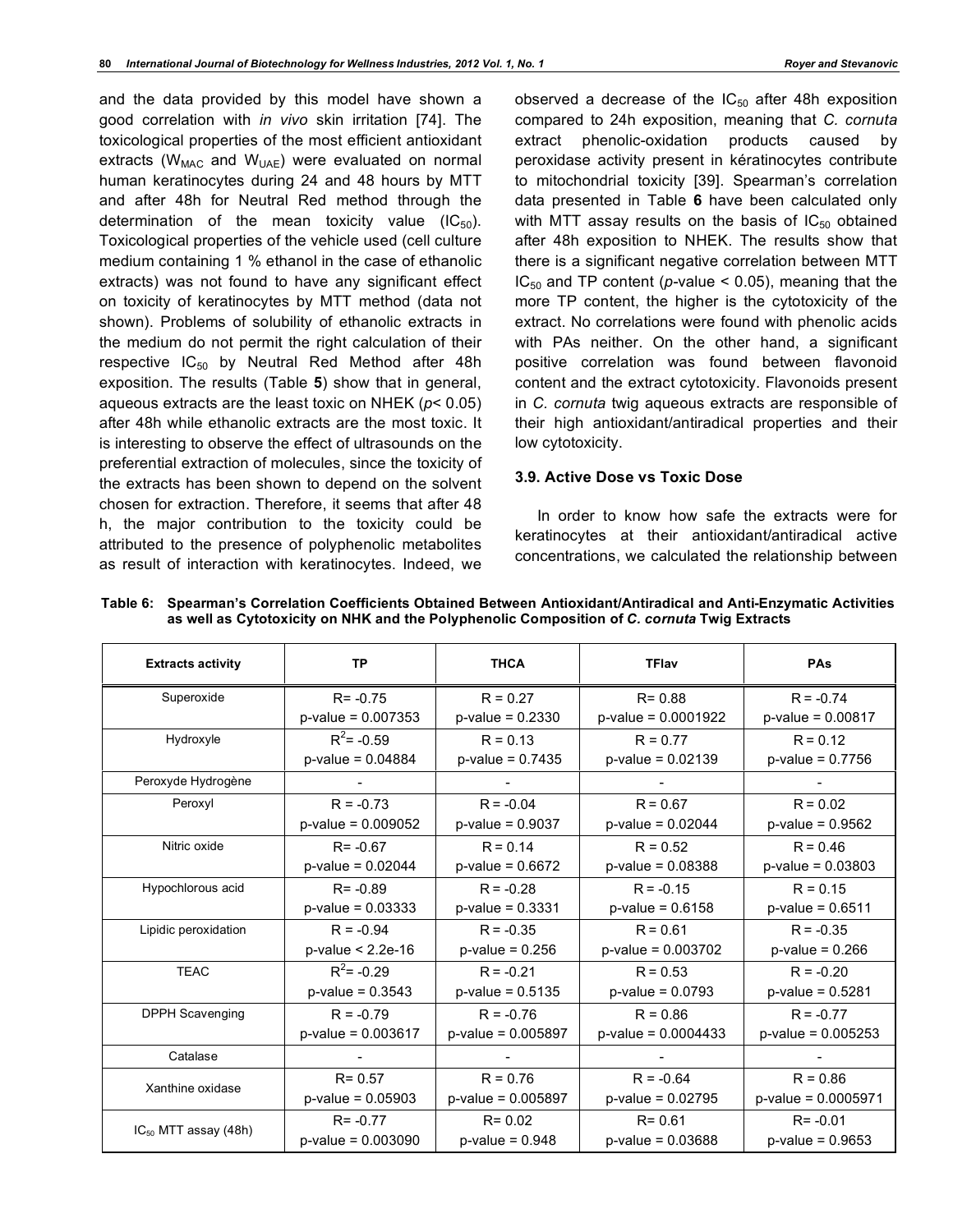MTT IC<sub>50</sub> values and the antioxidant capacity (IC<sub>50</sub>). We found that antiradical concentrations of *C.cornuta* aqueous extracts for scavenging  $H_2O_2$  and ROO<sup>•</sup> were approximately 2.4-6.2 times lower than cytotoxic concentrations whereas their antioxidant/antiradical concentrations for scavenging  $O_2$  and NO • were approximately 12.6-125.8 times lower than cytotoxic concentrations. This last estimation pointed out the strong effect of *C.cornuta* twig extracts on reactive species involved in inflammatory processes. On the contrary, the effective activity of the extracts to scavenge OH\*was obtained at toxic concentration for human keratinocytes. On the other hand, the concentrations of aqueous extracts effective for inhibiting lipidic peroxidation were approximately 8.7- 27.9 times lower than their cytotoxic concentrations. Considering ethanolic extracts, the concentrations required for inhibiting xanthine oxidase were approximately 7.6-43.8 times lower than their cytotoxic concentrations. These extracts could be therefore good candidates for the development of therapeutic drugs to treat gout. These estimations should not be, however, considered as completely predictive of the effectiveness of extracts in cell systems at concentrations lower than  $IC_{50}$ . Chemical reactivity is only a part of bioactivity and in cellular context other factors such as the activation/deactivation of polyphenolic compounds as a consequence of metabolism and the interaction with endogenous antioxidants should be considered.

## **4. CONCLUSION**

Although there are several reports on the traditional uses of *C.cornuta* twigs in external applications or about how the twig extracts (infusions) were applied remedies to soothe and relieve various human diseases (arthritis, teeth pain, gastric ulcers etc.) and treat skin problems, there were no scientific evidences about their bioactivity and their toxicological properties. The present study, for the first time, demonstrates the antioxidant/antiradical and anti-enzymatic properties as well as the toxicological properties of *C.cornuta* twig extracts rich in polyphenols, on Normal Human Keratinocytes. *C.cornuta* twigs are rich in extractives and a large proportion of them are polyphenolic compounds. The modern method of extraction assisted by ultrasound has proven to be more effective with ethanol as solvent than with water, and high extraction yields and total phenol contents were achieved with this extraction. Even though lower yields were obtained by water extraction assisted by ultrasounds it seems that this method permitted to target certain classes of polyphenols such as flavonoids or proanthocyanidins. Aqueous extracts were determined to have high content of total phenols and flavonoids and low toxicity on NHK. Our results indicate clearly an important role of flavonoids in radical scavenging, in particular against superoxide and hydroxyl radicals, as well as in the inhibition of lipid peroxidation. The water extracts of *C. cornuta* twigs were particularly determined to be more effective than ethanolic extracts against reactive species involved in inflammatory processes. This last property should be further investigated in order to establish the relevance of these results for the treatment of symptoms claimed by the traditional remedies based on water extracts of *C. cornuta* twigs. In further investigations, the isolation and identification of compounds present in the aqueous extract will be performed, along with various studies on the antiinflammatory potential of *C. cornuta* aqueous extract.

## **ACKNOWLEDGEMENTS**

The authors are thankful to Pure Hazelwood Inc., Sherbrooke, QC, for providing vegetal material and financial support to carry out this research and Dr Yannick Piriou of DRT (Dérivés résiniques et terpéniques), Dax, France for generous gift of the fresh Oligopin<sup>®</sup> samples.

#### **REFERENCES**

- [1] Arnason T, Hebda RJ, Johns T. Use of plants for food and medicine by Native Peoples of eastern Canada. Can J Bot 1981; 59: 2189-25. http://dx.doi.org/10.1139/b81-287
- [2] Moerman D, ed. Medicinal Plants of Native America: University of Michigan Museum of Anthropology 1986.
- [3] Erichsen-Brown C. Medicinal and other uses of North American plants: a historical survey with special reference to the eastern Indian tribes. New York: Dover Publications 1989. Smith HH. POTAWATOMI MEDICINES. Manataka® American Indian Council
- [4] Huang C-H, Chen H-W, Tsai M-S, *et al.* Antiapoptotic Cardioprotective Effect of Hypothermia Treatment Against Oxidative Stress Injuries. Acad Emerg Med 2009; 16(9): 872- 80.

http://dx.doi.org/10.1111/j.1553-2712.2009.00495.x

- [5] Lee Y, Gustafsson AB. Role of apoptosis in cardiovascular disease. Apoptosis 2009; 14(4): 536-48. http://dx.doi.org/10.1007/s10495-008-0302-x
- [6] Martinez-Cayuela M. Oxygen free radicals and human disease. Biochimie 1995; 77(3): 147-61. http://dx.doi.org/10.1016/0300-9084(96)88119-3
- [7] Menzel DB. Antioxidant Vitamins and Prevention of Lung Disease. Ann NY Acad Sci 1992; 669(1): 141-55. http://dx.doi.org/10.1111/j.1749-6632.1992.tb17095.x
- [8] Afonso Vr, Champy R, Mitrovic D, Collin P, Lomri A. Radicaux libres dérivés de l'oxygène et superoxydes dismutases; rôle dans les maladies rhumatismales. Rev Rhum 2007; 74(7): 636-43.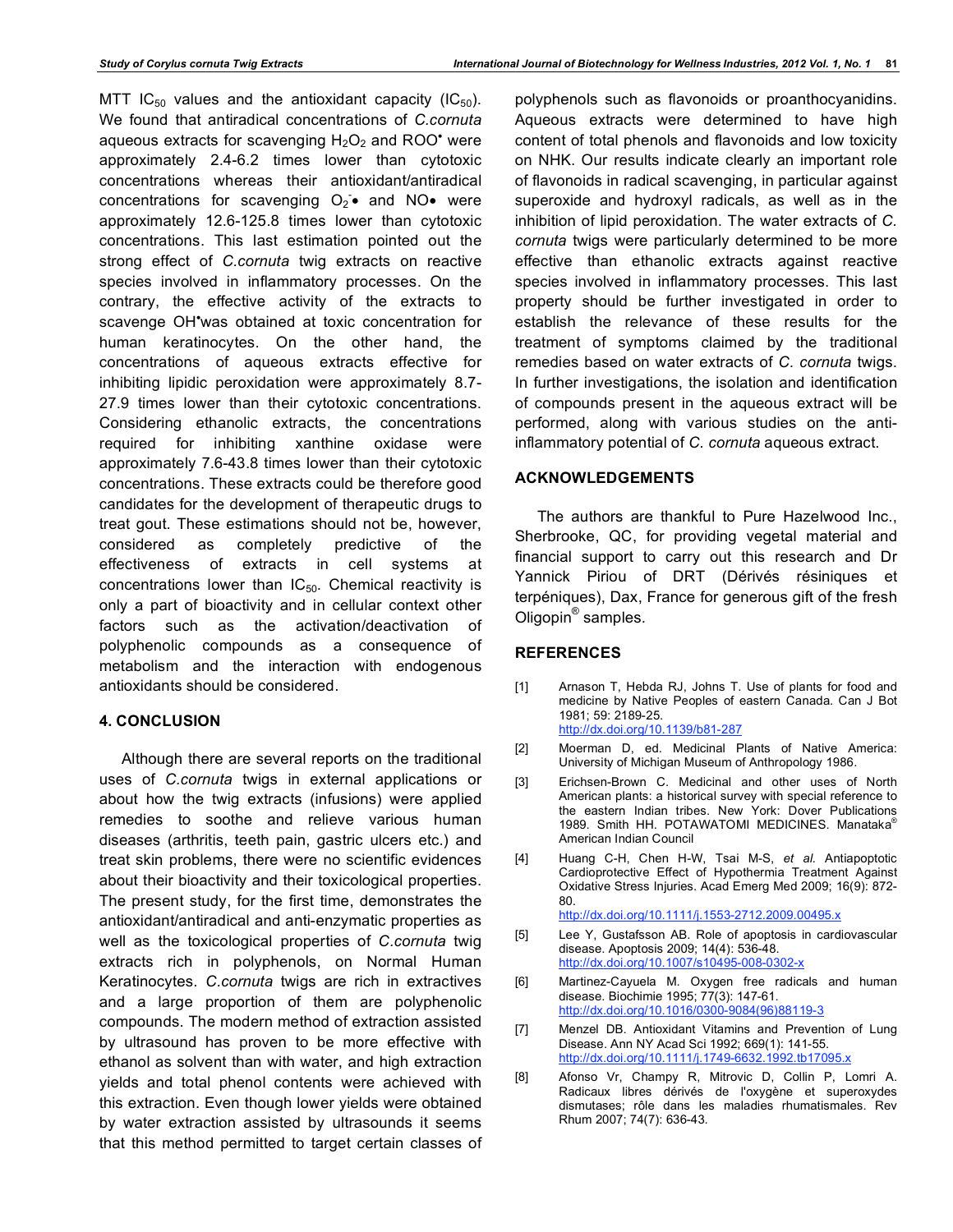- [9] Das D, Bandyopadhyay D, Bhattacharjee M, Banerjee RK. Hydroxyl Radical is the Major Causative Factor in Stress-Induced Gastric Ulceration. Free Radical Bio Med 1997; 23(1): 8-18. http://dx.doi.org/10.1016/S0891-5849(96)00547-3
- [10] Das D, Bandyopadhyay D, Banerjee RK. Oxidative Inactivation of Gastric Peroxidase by Site-Specific Generation of Hydroxyl Radical and Its Role in Stress-Induced Gastric Ulceration. Free Radical Bio Med 1998; 24(3): 460-9. http://dx.doi.org/10.1016/S0891-5849(97)00281-5
- [11] Oh T-Y, Lee J-S, Ahn B-O, *et al*. Oxidative damages are critical in pathogenesis of reflux esophagitis: implication of antioxidants in its treatment. Free Radical Bio Med 2001; 30(8): 905-15. http://dx.doi.org/10.1016/S0891-5849(01)00472-5
- [12] Cuzzocrea S. Role of Nitric Oxide and Reactive Oxygen Species in Arthritis. Curr Pharm Design 2006; 12(27): 3551- 70. http://dx.doi.org/10.2174/138161206778343082
- [13] Schiller J, Fuchs B, Arnhold J, Arnold K. Contribution of Reactive Oxygen Species to Cartilage Degradation in Rheumatic Diseases: Molecular Pathways, Diagnosis and Potential Therapeutic Strategies. Cur Med Chem 2003; 10(20): 2123-45. http://dx.doi.org/10.2174/0929867033456828
- [14] Thannickal VJ, Fanburg BL. Reactive oxygen species in cell signaling. Lung Cell Mol Physiol 2000; L1005-L28.
- [15] Laguerre M, Lecomte J, Villeneuve P. Evaluation of the ability of antioxidants to counteract lipid oxidation: Existing methods, new trends and challenges. Prog Lipid Res 2007; 46(5): 244-82. http://dx.doi.org/10.1016/j.plipres.2007.05.002
- [16] Bogdan C. Nitric oxide and the immune response. Nat Immunol 2001; 2(10): 907. http://dx.doi.org/10.1038/ni1001-907
- [17] Guzik TJ, Korbut R, Adamek-Guzik T. Nitric oxide and superoxide in inflammation and immune regulation. J Physiol Pharmacol 2003; 54(4): 469.
- [18] McGeer PL, McGeer EG. Inflammation and the Degenerative Diseases of Aging. Ann NY Acad Sci 2004; 1035(1): 104-16. http://dx.doi.org/10.1196/annals.1332.007
- [19] Rahman I, Biswas SK, Kirkham PA. Regulation of inflammation and redox signaling by dietary polyphenols. Biochem Pharmacol 2006; 72(11): 1439-52. http://dx.doi.org/10.1016/j.bcp.2006.07.004
- [20] Scalbert A, Manach C, Morand C, Rémésy C, Jiménez L. Dietary polyphenols and the prevention of diseases. Crit Rev Food Sci Nutr 2005; 45: 287-306. http://dx.doi.org/10.1080/1040869059096
- [21] Stevenson D, Hurst R. Polyphenolic phytochemicals are just antioxidants or much more? Cell Mol Life Sci 2007; 64(22): 2900-16. http://dx.doi.org/10.1007/s00018-007-7237-1
- [22] McCune LM, Johns T. Antioxidant activity in medicinal plants associated with the symptoms of diabetes mellitus used by the Indigenous Peoples of the North American boreal forest. J Ethnopharmacol 2002; 82(2-3): 197-205. http://dx.doi.org/10.1016/S0378-8741(02)00180-0
- [23] McCune LM, Johns T. Symptom-Specific Antioxidant activity of Boreal Diabetes Treatments. Pharm Biol 2003; 41(5): 362. http://dx.doi.org/10.1076/phbi.41.5.362.15942
- [24] Amarowicz R, Dykes GA, Pegg RB. Antibacterial activity of tannin constituents from Phaseolus vulgaris, Fagopyrum esculentum, Corylus avellana and Juglans nigra. Fitoterapia 2008; 79: 217-9. http://dx.doi.org/10.1016/j.fitote.2007.11.019
- [25] Alasalvar C, Karama M, Amarowicz R, Shahidi F. Antioxidant and antiradical activities in extracts of hazelnut kernel (Corylus avellana L.) and hazelnut green leafy cover. J Agric Food Chem 2006; 54(13): 4826-32. http://dx.doi.org/10.1021/jf0601259
- [26] Contini M, Baccelloni S, Massantini R, Anelli G. Extraction of natural antioxidants from hazelnut (Corylus avellana L.) shell and skin wastes by long maceration at room temperature. Food Chem 2008; 110: 659-69. http://dx.doi.org/10.1016/j.foodchem.2008.02.060
- [27] Mc Cune LM, Johns T. Antioxydant activity relates to plant part, life form and growing condition in some diabetes remedies. J Ethnopharmacol 2007; 112: 461-9. http://dx.doi.org/10.1016/j.jep.2007.04.006
- [28] Oliveira I, Sousa A, Valentao P, *et al.* Hazel (Corylus avellana L.) leaves as source of antimicrobial and antioxidative compounds. Food Chem 2007; 105: 1018-25. http://dx.doi.org/10.1016/j.foodchem.2007.04.059
- [29] Oliveira I, Sousa A, Morais JS, *et al*. Chemical composition, and antioxidant and antimicrobial activites of three hazelnut (Corylus avellana L.) cultivars. Food and Chem Toxicol 2008; 46: 1801-7. http://dx.doi.org/10.1016/j.fct.2008.01.026
- [30] Shahidi F, Alasalvar C, Liyana-Pathirana CM. Antioxydant phytochemicals in Hazelnut Kernel (Corylus avellana L.) and Hazelnut Byproducts. J Agric Food Chem 2007; 55(8): 1212. http://dx.doi.org/10.1021/jf062472o
- [31] Peev CI, Vlase L, Antal DS, Dehelean CA, Szabadai Z. Determination of some phenolic compounds in buds of Alnus and Corylus species by HPLC. Chem Nat Compd 2007; 43(3): 259-62. http://dx.doi.org/10.1007/s10600-007-0100-7
- [32] Scalbert A, Monties B, Janin G. Tannins in wood: comparison of different estimation methods. J Agric Food Chem 1989; 37(5): 1324-9. http://dx.doi.org/10.1021/jf00089a026
- [33] Brighente IMC, Dias M, Verdi LG, Pizzolatti MG. Antioxidant Activity and Total Phenolic Content of Some Brazilian Species. Pharm Biol 2007; 45(2): 156-61. http://dx.doi.org/10.1080/13880200601113131
- [34] European Pharmacopoeia. 4<sup>th</sup> ed. Strasbourg: DEQS 2002.
- [35] Porter LJ, Hrstich LN, Chan BG. The conversion of procyanidins and prodelphinidins to cyanidin and delphinidin. Phytochem 1985; 25(1): 223-30. http://dx.doi.org/10.1016/S0031-9422(00)94533-3
- [36] Prieto P, Pineda M, Aguilar M. Spectrophotometric Quantitation of Antioxidant Capacity through the Formation of a Phosphomolybdenum Complex: Specific Application to the Determination of Vitamin E. Anal Biochem 1999; 269(2): 337- 41.

http://dx.doi.org/10.1006/abio.1999.4019

[37] Diouf P-N, Merlin A, Perrin D. Antioxidant properties of wood extracts and colour stability of woods. Ann For Sci 2006; 63: 525-34.

http://dx.doi.org/10.1051/forest:2006035

- [38] García-Pérez M-E, Royer M, Duque-Fernandez A, Diouf PN, Stevanovic T, Pouliot R. Antioxidant, toxicological and antiproliferative properties of Canadian polyphenolic extracts on normal and psoriatic keratinocytes. J Ethnopharmacol 2010; 132(1): 251-8. http://dx.doi.org/10.1016/j.jep.2010.08.030
- [39] Nishikimi M, Rae NA, Tagi K. The occurrence of superoxide anion in the reaction of reduced phenazine methosulphate and molecular oxygen. Biochem Biophys Res Commun 1972; 461: 489-94.
- [40] Parij N, Nève J. Nonsteroidal antiinflammatory drugs interact with horseradish peroxidase in an in vitro assay system for hydrogen peroxide scavenging. Eur J Pharmacol 1996; 311(2-3): 259-64. http://dx.doi.org/10.1016/0014-2999(96)00427-X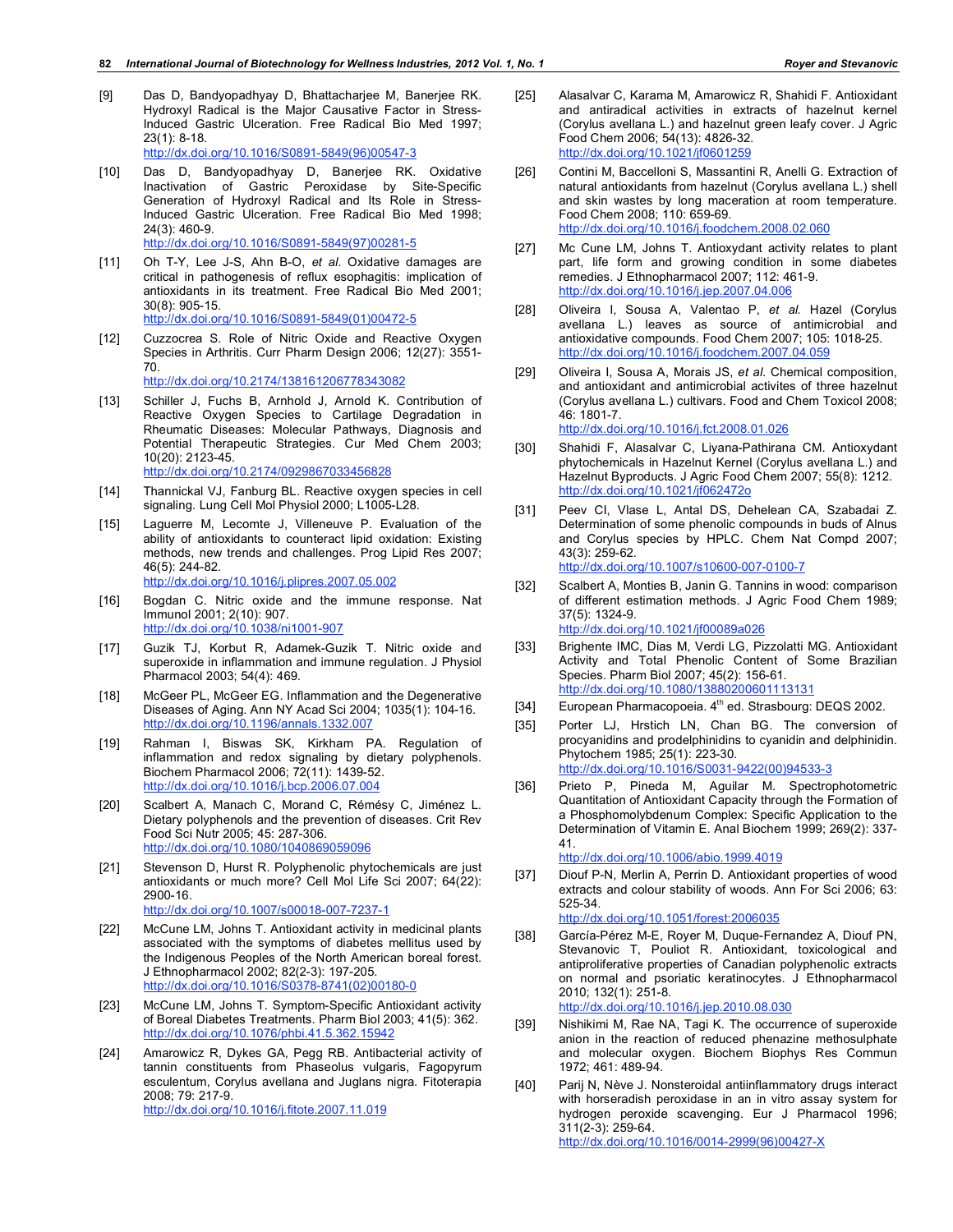- [41] Smirnoff N, Cumbes QJ. Hydroxyl radical scavenging activity of compatible solutes. Phytochem 1989; 28(4): 1057-60. http://dx.doi.org/10.1016/0031-9422(89)80182-7
- [42] Lopez-Alarcon C, Lissi E. Interaction of pyrogallol red with peroxyl radicals. A basis for a simple methodology for the evaluation of antioxidant capabilities. Free Radical Res 2005; 39(7): 729-36. http://dx.doi.org/10.1080/10715760500143452
- [43] Sreejayan, Rao MN. Nitric oxide scavenging by curcuminoids. J Pharm Pharmacol 1997; 49(1): 105-7. http://dx.doi.org/10.1111/j.2042-7158.1997.tb06761.x
- [44] Aruoma OI, Halliwell B. Action of hypochlorous acid on the antioxidant protective enzymes superoxide dismutase, catalase and glutathione peroxidase. Biochem J 1987; 248(3): 973-6.
- [45] Wasil M, Halliwell B, Moorhouse CP, Hutchison DCS, Baum H. Biologically-significant scavenging of the myeloperoxidase-derived oxidant hypochlorous acid by some anti-inflammatory drugs. Biochem Pharmacol 1987; 36(22): 3847-50. http://dx.doi.org/10.1016/0006-2952(87)90448-5
- [46] Kuo JM, Yeh DB, Pan BS. Rapid photometric assay evaluating antioxidative activity in edible plant material. J Agric Food Chem 1999; 47(8): 3206-9. http://dx.doi.org/10.1021/jf981351o
- [47] Moini H, Guo Q, Packer L. Enzyme Inhibition and Protein-Binding Action of the Procyanidin-Rich French Maritime Pine Bark Extract, Pycnogenol: Effect on Xanthine Oxidase. J Agric Food Chem 2000; 48(11): 5630-9. http://dx.doi.org/10.1021/jf000618s
- [48] Cos P, Ying L, Calomme M, *et al.* Structure/Activity Relationship and Classification of Flavonoids as Inhibitors of Xanthine Oxidase and Superoxide Scavengers. J Nat Products 1998; 61(1): 71-6. http://dx.doi.org/10.1021/np970237h
- [49] Teepe RG, Koebrugge EJ, Lowik CW, *et al.* Cytotoxic effects of topical antimicrobial and antiseptic agents on human keratinocytes in vitro. J Trauma 1993; 35(1): 8-19. http://dx.doi.org/10.1097/00005373-199307000-00002
- [50] Poon VKM, Burd A. *In vitro* cytotoxity of silver: implication for clinical wound care. Burns 2004; 30(2): 140-7. http://dx.doi.org/10.1016/j.burns.2003.09.030
- [51] Lavoie JM, Stevanovic T. Selective ultrasound-assisted extractions of lipophilic constituents from Betula alleghaniensis and B. papyrifera wood at low temperatures. Phytochem Analysis 2007; 18(4): 291-9. http://dx.doi.org/10.1002/pca.981
- [52] Entezari MH, Hagh Nazary S, Haddad Khodaparast MH. The direct effect of ultrasound on the extraction of date syrup and its micro-organisms. Ultrason Sonochem 2004; 11(6): 379- 84.
- [53] Rodrigues S, Pinto GAS. Ultrasound extraction of phenolic compounds from coconut (Cocos nucifera) shell powder. J Food Eng 2007; 80(3): 869-72. http://dx.doi.org/10.1016/j.jfoodeng.2006.08.009
- [54] Diouf PN, Stevanovic T, Boutin Y. The effect of extraction process on polyphenol content, triterpene composition and bioactivity of yellow birch (Betula alleghaniensis Britton) extracts. Ind Crop Prod 2009; 30(2): 297-303. http://dx.doi.org/10.1016/j.indcrop.2009.05.008
- [55] Khan MK, Abert-Vian M, Fabiano-Tixier A-S, Dangles O, Chemat F. Ultrasound-assisted extraction of polyphenols (flavanone glycosides) from orange (Citrus sinensis L.) peel. Food Chem 2010; 119(2): 851-8. http://dx.doi.org/10.1016/j.foodchem.2009.08.046
- [56] Botsoglou NA, Fletouris DJ, Papageorgiou GE, Vassilopoulos VN, Mantis AJ, Trakatellis AG. Rapid, Sensitive, and Specific Thiobarbituric Acid Method for

Measuring Lipid Peroxidation in Animal Tissue, Food, and Feedstuff Samples. J Agric Food Chem 1994; 42(9): 1931-7. http://dx.doi.org/10.1021/jf00045a019

- [57] Kunio Y. Lipid peroxides and human diseases. Chem Phys Lipids 1987; 45(2-4): 337-51. http://dx.doi.org/10.1016/0009-3084(87)90071-5
- [58] Kaur C, Kapoor HC. Anti-oxidant activity and total phenolic content of some Asian vegetables. In J Food Sci Tech 2002; 37(2): 153-61.
- [59] Bahorun T, Luximon-Ramma A, Crozier A, Aruoma OI. Total phenol, flavonoid, proanthocyanidin and vitamin C levels and antioxidant activities of Mauritian vegetables. J Sci Food Agr 2004; 84(12): 1553-61. http://dx.doi.org/10.1002/jsfa.1820
- [60] Kiselova Y, Ivanova D, Chervenkov T, Gerova D, Galunska B, Yankova T. Correlation between the *In vitro* antioxidant activity and polyphenol content of aqueous extracts from bulgarian herbs. Phytother Res 2006; 20(11): 961-5. http://dx.doi.org/10.1002/ptr.1985
- [61] Scalzo J, Politi A, Pellegrini N, Mezzetti B, Battino M. Plant genotype affects total antioxidant capacity and phenolic contents in fruit. Nutrition 2005; 21(2): 207-13. http://dx.doi.org/10.1016/j.nut.2004.03.025
- [62] Kahkonen MP, Hopia AI, Vuorela HJ, *et al.* Antioxidant Activity of Plant Extracts Containing Phenolic Compounds. J Agric Food Chem 1999; 47(10): 3954-62.
- [63] Robak J, Gryglewski RJ. Flavonoids are scavengers of superoxide anions. Biochem Pharmacol 1988; 37(5): 837-41. http://dx.doi.org/10.1016/0006-2952(88)90169-4
- [64] Rietjens IMCM, Boersma MG, Haan LD, *et al.* The prooxidant chemistry of the natural antioxidants vitamin C, vitamin E, carotenoids and flavonoids. Environ Toxicol Phar 2002; 11(3-4): 321-33. http://dx.doi.org/10.1016/S1382-6689(02)00003-0
- [65] Stadler R, Markovic J, Turesky R. *In vitro* anti- and prooxidative effects of natural polyphenols. Biol Trace Elem Res 1995; 47(1): 299-305. http://dx.doi.org/10.1007/BF02790130
- [66] Vasudeven PT, Weiland RH. Immobilized catalase: Deactivation and reactor stability. Biotechnol Bioengineering 1993; 41(2): 231-6. http://dx.doi.org/10.1002/bit.260410209
- [67] Vasudevan PT, Weiland RH. Deactivation of catalase by hydrogen peroxide. Biotechnol Bioeng 1990; 36(8): 783-9. http://dx.doi.org/10.1002/bit.260360805
- [68] Chan WS, Wen PC, Chiang HC. Structure-activity relationship of caffeic acid analogues on xanthine oxidase inhibition. Anticancer Res. 1995; 15(3): 703-7.
- [69] Lu Y, Yeap Foo L. Antioxidant activities of polyphenols from sage (Salvia officinalis). Food Chem 2001; 75(2): 197-202. http://dx.doi.org/10.1016/S0308-8146(01)00198-4
- [70] Phuwapraisirisan P, Sowanthip P, Miles DH, Tip-pyang S. Reactive radical scavenging and xanthine oxidase inhibition of proanthocyanidins from Carallia brachiata. Phytother Res 2006; 20(6): 458-61. http://dx.doi.org/10.1002/ptr.1877
- [71] Lin C-M, Chen C-S, Chen C-T, Liang Y-C, Lin J-K. Molecular modeling of flavonoids that inhibits xanthine oxidase. Biochem Bioph Res Co 2002; 294(1): 167-72. http://dx.doi.org/10.1016/S0006-291X(02)00442-4
- [72] Korting HC, Herzinger T, Hartinger A, Kerscher M, Angerpointner T, Maibach HI. Discrimination of the irritancy potential of surfactants in vitro by two cytotoxicity assays using normal human keratinocytes, HaCaT cells and 3T3 mouse fibroblasts: Correlation with in vivo data from a soap chamber assay. J Dermatol Sci 1994; 7(2): 119-29. http://dx.doi.org/10.1016/0923-1811(94)90085-X